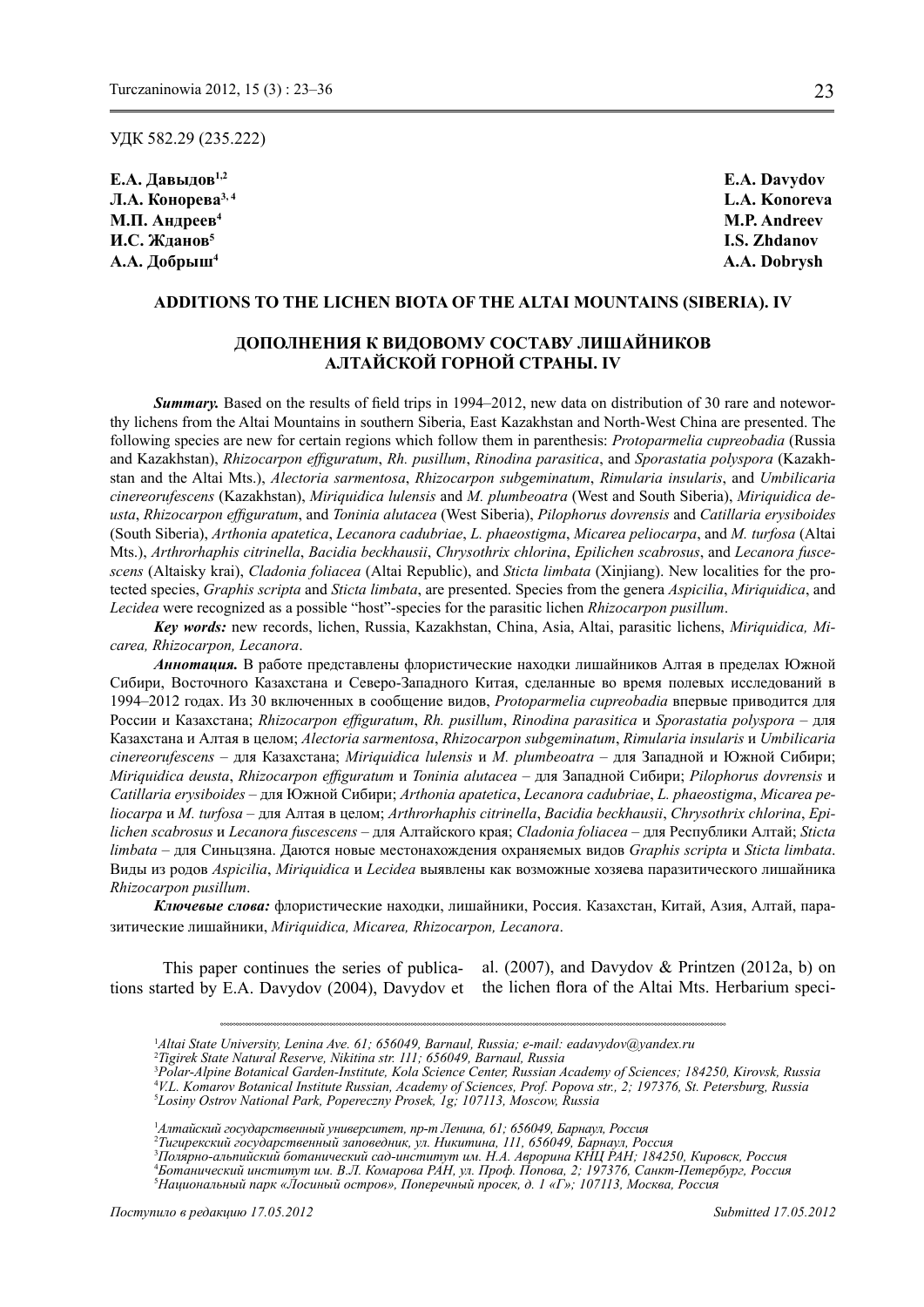mens collected by the first author during 1994–2012 composed the material for this study. There was no special focus on any systematical or ecological group of lichens, and all epilithic, epiphytic, epigeic and parasitic lichens not recorded previously for the Altai Mts. or its administrative subdivisions are included. Morphological and anatomical characters were analyzed by applying standard light microscopical methods. Full label data of the examined specimens are provided for every species. Altitudes are indicated in meters above sea level. The name of the collector E.A. Davydov is contracted to ED. Voucher specimens are deposited in the herbaria ALTB, LE, FR and PE.

## *Alectoria sarmentosa* (Ach.) Ach.

An arctic-alpine species known from many locations in Eurasia, North and South America (Thomson, 1984; Urbanavichus, 2010). It was reported for the Altai Republic by Sedelnikova (1990) and is also known from the Khangai in Mongolia (Biazrov et al., 1989). In the Altai Mts, it grows on wood, twigs of shrubs, or on soiled stones. New for Kazakhstan and Altaisky krai.

Specimens examined: **Russia**, Altaisky krai, Zmeinogorsky district, Tigireksky range, headwaters of Bolshoy Tigirek River at 11,5 km N of Tigirek settlement and 3 km SE of Razrabotnaya Mt., 51°02'53'' N, 83°00'27'' E, alt. 1540–1600 m, mountain tundra, on wood, 21 VII 2012, ED 7328 (ALTB); **Kazakhstan,** Vostochno-Kazakhstanskaia oblast', Katon-Karagaisky district, Katunsky range, ca. 28,5 km Е from the Archaty settlement, right bank of the Bukhtarminskoye Reservoir, *Larix sibirica – Pinus sibirica* forest with *Vaccinium vitisidaea*, 49°16'23'' N, 86°57'08'' E, alt. 2150 m, on soil with rotten wood, 30 VIII 2012, ED 7295 (ALTB); same district, Yuzhny Altay range 21 km S from Uryl' settlement, at the headwaters of the left junction of the Kara-Kaba River, 49°04'16.2'' N, 86°16'03.1'' E, alt. 2230 m, yernik, amidst the *Betula nana* branches, 6 IX 2012, ED 7294 (ALTB); same place, 49°03'27'' N, 86°16'31'' E, alt. 2400 m, yernik, amidst the *Betula nana* branches, 6 IX 2012, ED 7296 (ALTB).

### *Arthonia apatetica* (A. Massal.) Th. Fr.

This inconspicuous boreal species has been reported from Europe, Asia and North America (Brodo, 1995; Santesson et al. 2004; Urbanavichus, 2010; Wirth, 1995). It is often confused with closely related *Arthonia* species such as *A. exilis* (Flörke) Anzi and *A. muscigena* Th. Fr. (Coppins, 1983, 1989). It has been reported for Siberia (Sedelnikova, Taran, 2000) and Mongolia (Khentey: Hauck, Javkhlan, 2006) but is new for the Altai Mts.

Specimens examined: **Russia**, Altai Republic, Ust'-Koksinsky district, Katunsky range, S bank of Tal'menie Lake, left bank of Ozyornaia River, slope with NW exposition, 49°48' N, 85°49' E, alt. 1516 m, *Pinus sibirica – Picea obovata* forest, on bark of *Sorbus sibirica*, 15 VII 2000, ED 6984 (ALTB).

### *Arthrorhaphis citrinella* (Ach.) Poelt

An almost cosmopolitan species reported for Russia from the Arctic (Vrangel I., Yamal, Taimyr, Yakutia, Novosibirskie Is.), Murmansk region, Karelia, Komi Republic, Leningrad region, Central Russia, Ural, Siberia (Baikal, Pribaikalie, Krasnoyarsk territory), Chukotka, Far East (Andreev et al., 1996; Fadeeva et al., 2007; Handbook …, 2008; Kuznetsova et al., 2007; Urbanavichus, Urbanavichene, 2004; Urbanavichus, 2010; Urbanavichus et al., 2008).

The species is characterized by a granularareolate, sorediate, greenish gray-yellow to lemonyellow thallus, flat black apothecia, as well as needle-shaped spores of 7–12 cells, with an elongate tail. It grows on sandy soil, sometimes parasitic on *Baeomyces rufus*.

It was reported for the Altai Mts. from Mongolia, and also occurs in Khangai (Golubkova, 1981; Schubert, Klement, 1971). New for Russian Altai (Altaisky krai).

Specimens examined: **Russia**, Altaisky krai, Zmeinogorsky district, Tigireksky range, 13 km S from the community of Tigirek, near the headwaters of the Irkutka River, 51°02'24'' N, 83°01'12'' E, alt. 1675 m, vegetation islands (*Juniperus* sp., *Bergenia crassifolia*, *Salix* sp.) among stonefield and rocks, 27 VII 2011, ED 7094 (ALTB).

### *Bacidia beckhausii* Körb.

This inconspicuous species, widespread in the boreal and temperate zone and recently reported by Davydov & Printzen (2012a) from the Altai Mts. (Altai Republic, Ust'-Kansky district) was also found in Altaisky krai.

Specimens examined: **Russia**, Altaisky krai, Zmeinogorsky district, Tigireksky range, right bank of the Belaya River, 7 km upstream to the mouth of the Berlozhia River, 50°57' N, 83°03' E, alt. 717 m,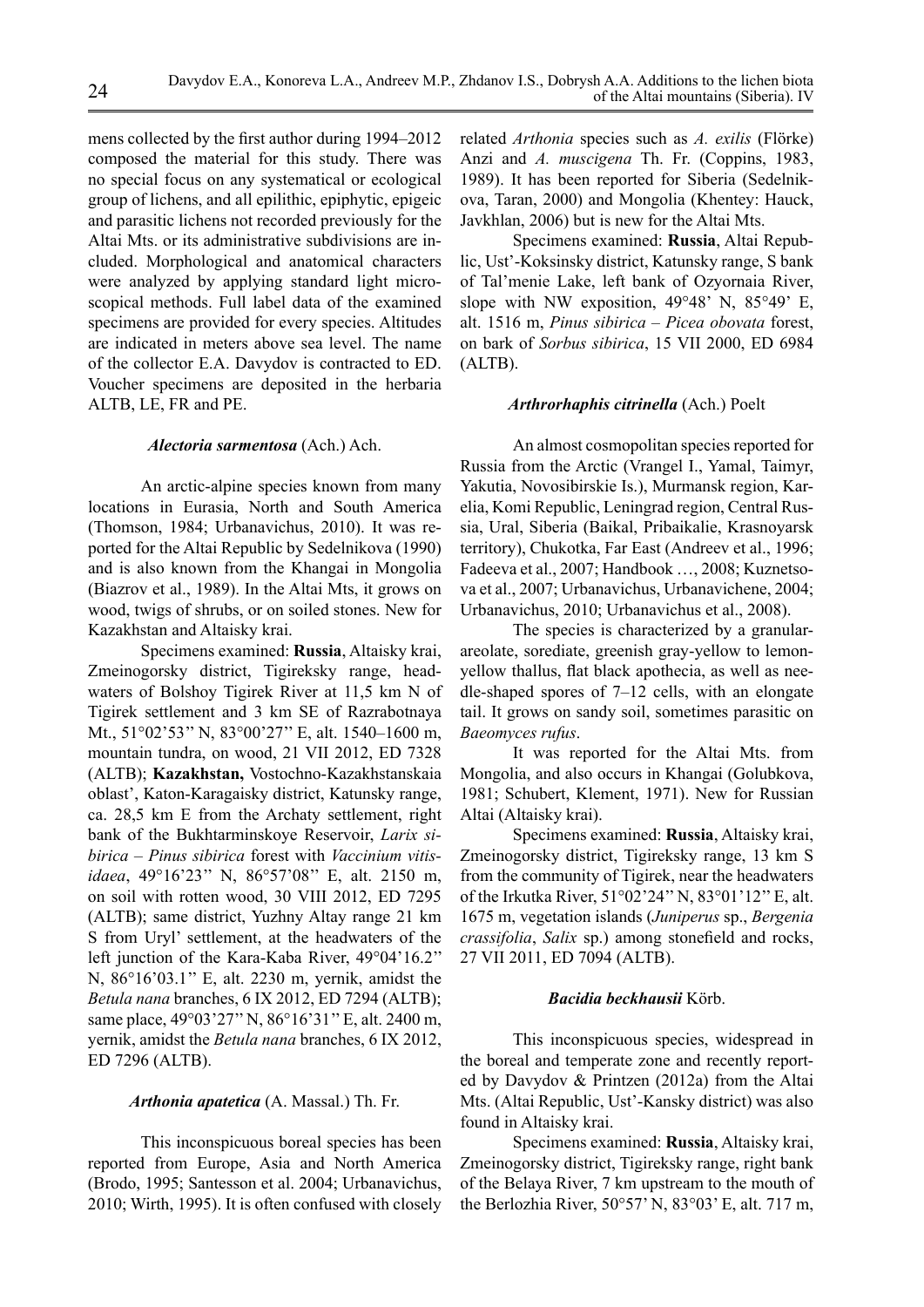*Abies sibirica* – high grasses forest, on lignum, 7 VII 2006, ED 6982 (ALTB), Altai Republic, Ust'- Kansky district, Katunsky range, E bank of Nizhne-Multinskoe Lake near the headwater of Multa River, 50°01' N, 85°51' E, alt. 1627 m, *Pinus sibirica* – *Larix sibirica* forest, on bark of *Lonicera altaica*, 2 VII 2000, ED 7063 (ALTB).

## *Catillaria erysiboides* (Nyl.) Th. Fr.

This boreal Holarctic species with a scattered distribution was found in Russia in Karelia, Komi Republic, Ural, West Siberia (Tyumen Region) and South of the Far East (Fadeeva et al., 2007; Handbook …, 1998; Paukov, Mikhailova, 2011; Urbanavichus, 2010), growing on wood and bark of coniferous trees. It seems more widely distributed within the boreal zone, but may have been overlooked due to its small size. This species different from the closely related *Catillaria nigroclavata* (Nyl.) Schuler by its light-coloured apothecia, as well as by the morphology of the spores, one cell always being larger than the other. *Puttea exsequens* (Nyl.) Printzen & Davydov is also externally similar but is characterized by unicellular ascospores. New for South Siberia.

Specimens examined: **Russia**, Altaisky krai, Zmeinogorsky district, Tigireksky range, right bank of the Belaya River, 7 km upstream to the mouth of the Berlozhia River, 50°57' N, 83°03' E, alt. 717 m, *Abies sibirica* – high grasses forest, on wood, 7 VII 2006, ED 6983 (ALTB).

## *Chrysothrix chlorina* (Ach.) J.R. Laundon [TLC: vulpinic a., calicin & zeorin]

This bipolar species is characterized by a thick, bright yellow, often areolate, powdery thallus. It grows mainly on siliceous rocks. The presence of vulpinic acid and zeorin distinguishes it from other species of the genus *Chrysothrix* and from sterile thalli of *Psilolechia lucida* (Ach.) M. Choisy. The species was reported for the Russian and Mongolian Altai (Golubkova, 1981; Sedelnikova, 1990). It is a widespread species which, in the Altai Mts., occurs both on rock (common) and bark (rare). It is reported here as new for the West Altai (Altaisky krai).

Specimens examined: **Russia**, Altaisky krai, Soloneshensky district, Bashchelaksky range, valley of Shinok River, downstream of the waterfall, 51°21.27' N, 84°34.06' E, alt. 1035 m, mixed forest (*Picea obovata*, *Abies sibirica*, *Betula pendula*, *Salix* sp., *Sorbus sibirica*, *Populus tremula*, and *Pinus*  *sibirica*), on a cliff near the River, 29 VI 2003, ED 6096 (ALTB); same locality, on bark of *Picea obovata*, 29 VI 2003, ED 6097 (ALTB).

### *Cladonia foliacea* (Huds.) Schaer.

The species is known from Europe, Macaronesia, South and West Asia and North Africa, but in Russia it is restricted to the European part and South Ural (Urbanavichus, 2010). It was also reported from Kazakhstan including Kazakhstanian Altai (Andreeva, 1978) and Mongolia (Khangai: Biazrov, 1989). More recently, it was recorded from Siberia (Davydov, 2001) and included to the Red Data Book of the Altaisky krai (Davydov, Skatchko, 2006). It was difficult to differentiate this species from the closely related *C. convoluta* (Lam.) Anders, which has recently been synonymized with *C. foliacea* (Pino*-*Bodas et al., 2010). G.P. Urbanavichus (2010) points out that all records of *C. foliacea* from Siberia may probably been erroneous. However, T. Ahti has revised our material from the Altai and reports it also from southern Yakutia based on his unpublished records. New for Altai Republic.

Specimens examined: **Russia**, Altaisky krai, Kur'insky district, Kolyvansky range at 2 km W of the community of Podpalattsy, 51°14' N, 82°45' E, alt. 500–600 m, 16 VI 1994, ED 1399 (ALTB); Charyshsky district, 5 km upstream of Tulata River from the community of Ust-Tulatinka, Mochnataya mountain, [51°24' N, 83°25' E, alt. 500 m], pine forest, among stones and mosses, on soil, 17 VI 2002, Tsareva E.N., Tsareva T.V. (ALTB No. 179); Altai Republic, Ongudaysky district, right bank of Chuya River at 15 km upstream from its junction to the Katun' River, 50°24'31'' N, 86°52'35'' E, alt. 850 m, on soil in mountain steppe, 9 VII 2012, ED 7329 (ALTB).

#### *Epilichen scabrosus* (Ach.) Clem. ex Hafellner

This arctic-alpine species is known in Eurasia and North America as a parasite on the thallus of *Baeomyces* sp. It is characterized by small, areolate, green or greenish-yellow thalli, black, plane apothecia and 2-celled brown spores. The species was recorded for the West Siberia by Davydov (2004), based on a collection from the Katunsky range (Altai Republic). It is reported here as new for West Altai (Altaisky krai).

Specimens examined: **Russia**, Altaisky krai, Zmeinogorsky district, Tigireksky range, 12 km S from the community of Tigirek, watershed of the Bol'shoi Tigirek and Malyi Tigirek Rivers, subal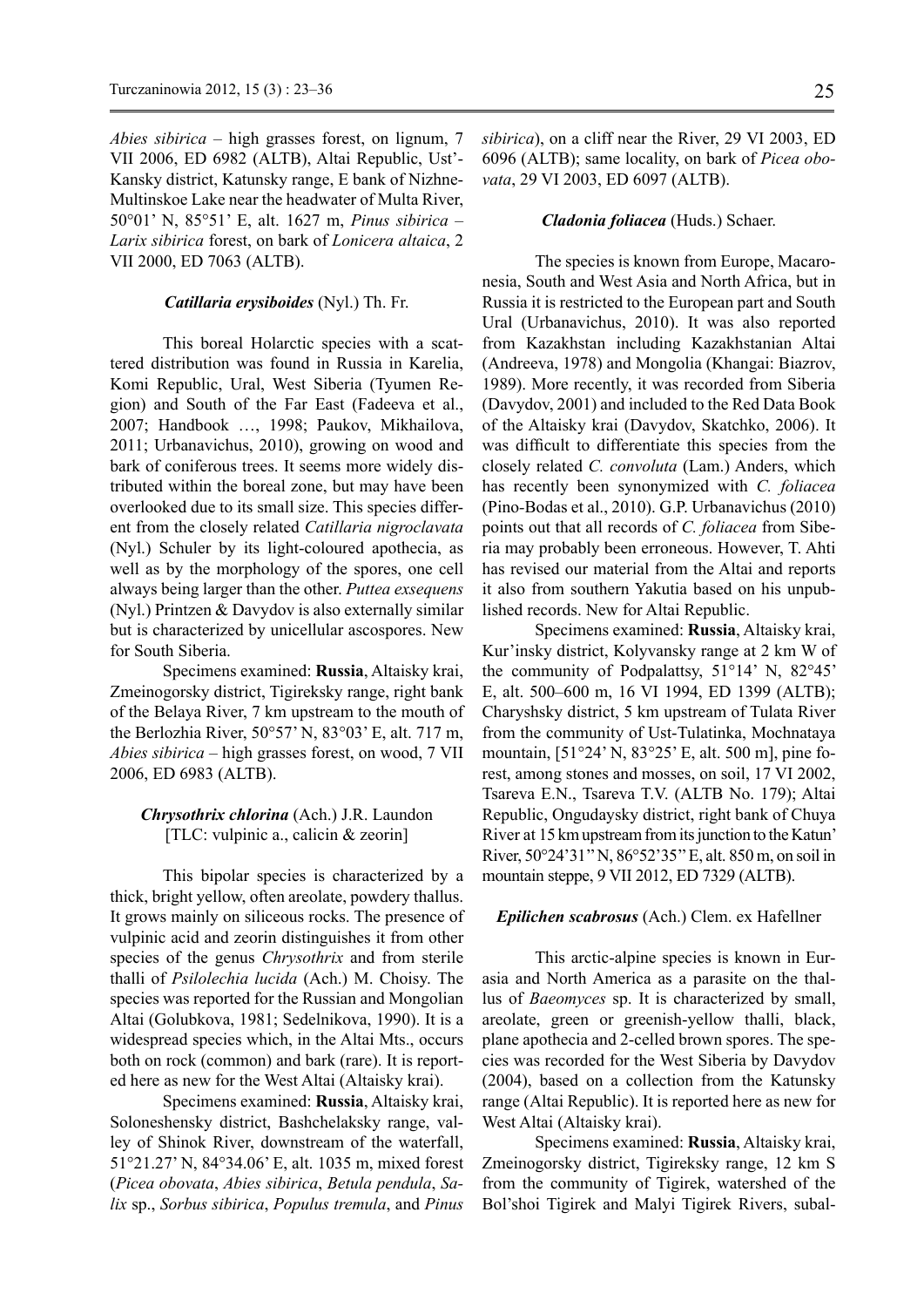pine meadow, rocks, 51°02'24'' N, 83°01'12'' E, alt. 1675 m, on *Baeomyces placophyllus*, 27 IX 2011, ED 7097 (ALTB).

# *Graphis scripta* (L.) Ach.

*Graphis scripta* is widespread throughout the temperate zone of the Northern Hemisphere (Staiger, 2002). It is distributed in Russia throughout the forest zone and in the forest belt of mountains (Urbanavichus, 2010; Urbanavichus, Urbanavichene, 2004). Nevertheless, the species is rare in West Altai and is the only crustose species included to the Red Data Book of the Altaisky krai (Davydov, Skatchko, 2006). The second locality in Altaisky krai is formally reported here. At both localities, the species was observed on few tree trunks only. In contrast, it is common in the taiga forest near the Teletskoye Lake.

Specimens examined: **Russia**, Altaisky krai, Krasnoshchokovsky district, Tigireksky range at 1,5 S form the settlement of Tigirek, Chainaya Mt., 51°07'28,9'' N, 83°01'45,5'' E, alt. 637 m, *Abies sibirica – Populus tremula* oldgrown forest, on *Abies sibirica*, 8 III 2009, ED 7116; same place, on *Sorbus sibirica*, ED 7117 (ALTB); Charyshsky district, Bashchelaksky range at 6 km NE of the community of Bol'shoi Bashchelak, Grebnyukha Mt., 51°35' N, 84°01' E, alt. 900 m, on bark of *Abies sibirica*, 17 VII 1996, ED 1874, 1875 (ALTB); Altai Republic, Turochaksky district, Chulyshman tableland, right bank of the Chulyshman River near its junction to the Teletskoye Lake, taiga forest, bark of *Abies sibirica*, 22 IX 2007, ED 7330 (ALTB).

## *Lecanora cadubriae* (A. Massal.) Hedl.

This circumboreal species was previously reported for Russia from Murmansk, Leningrad, Moscow regions, Karelia, Komi Republic, Tatarstan (Volzhsko-Kamsky preserve), Yamalo-Nenetsky, Hanty-Mansiysky regions, Caucasus (Teberda preserve), Ural, Siberia (Baikalskiy preserve), Kamchatka (Kronotsky preserve) (Fadeeva et al., 2007; Urbanavichus, 2010; Urbanavichus, Urbanavichene, 2004) where it occurs on the bark of conifers, as well as on wood. The species characterized by a granular grayish-whitish thallus, small apothecia (0.2–0.6 mm diam.), with a brownish to blackishbrown, plane to strongly convex disc, and singlecelled, narrowly ellipsoidal spores  $8-11\times3-4$  µm; the thallus and thalline exciple are *Pd*+ orange, *K*+ yellow changing to orange or red. New for Altai Mts.

Specimens examined: **Russia**, Altai Republic, Ust'-Koksinsky district, Katunsky range, SW bank of Tal'menie Lake, left bank of Khariuzovka River, taiga forest (*Abies sibirica, Larix sibirica, Pinus sibirica*) on bark of *Abies sibirica*, 49°49' N, 85°48'E, alt. 1516–1800 m, 14 VII 2000, ED 7791 (ALTB).

# *Lecanora fuscescens* (Sommerf.) Nyl.

This circumboreal biatorine species is characterized by broadly ellipsoid ascospores and the presence of fumarprotocetraric and lobaric acids. It may be confused with *L. boligera* (Norman ex Th. Fr.) Hedl. and *L. cadubriae*. The former is chemically is identical to *L. fuscescens*, but differs by its broadly ellipsoid ascospores, capitate paraphyses and often biatorine appearance of the apothecia. The latter is readily distinguished by the presence of the norstictic acid chemosyndrome and narrowly ellipsoid ascospores (Edwards et al., 2009; Lichen …, 2004). *Lecanora fuscescens* is widely distributed in arctic and boreal regions of Russia (Urbanavichus, 2010; Urbanavichus, Urbanavichene, 2004), is known from Mongolia (Khangai: Biazrov et al., 1989) and was reported for the Altai by Sedelnikova (1990). New for the West Altai (Altaisky krai).

Specimens examined: **Russia**, Altaisky krai, Zmeinogorsky district, Tigireksky range, left bank of Belaya River opposite the mouth of the Irkutka River, 50°56'49'' N, 82°57'50'' E, alt. 1043 m, *Abies sibirica* dominated mountain taiga relict forest (Chern'), on bark of *Sorbus sibirica*, 15 VII 2005, ED 7051 (ALTB).

# *Lecanora phaeostigma* (Körb.) Almb.

This Eurasian boreal species has been reported for Russia from the Murmansk region, Karelia, Komi Republic, Moscow and Samara regions, Ural, Tatarstan, Siberia (Baikal, Tyumen region) (Fadeeva et al., 2007; Kataeva et al., 2005; Kortschikov, 2006; Urbanavichus, 2010; Urbanavichus, Urbanavichene, 2004; Vasykov, Kaneev, 2006). It has also been reported for Mongolia (Khangai: Biazrov et al., 1989). The species has whitish-gray thallus with brownish to brownish-black apothecia (0.8 mm in diameter), ellipsoidal spores  $8-15\times3-5$  µm; the thallus is  $K^+$  yellow changing to brown. New for the Altai Mts.

Specimens examined: **Russia**, Altai Republic, Ust'-Koksinsky Katunsky range, SW bank of Tal'menie Lake, left bank of Khariuzovka River,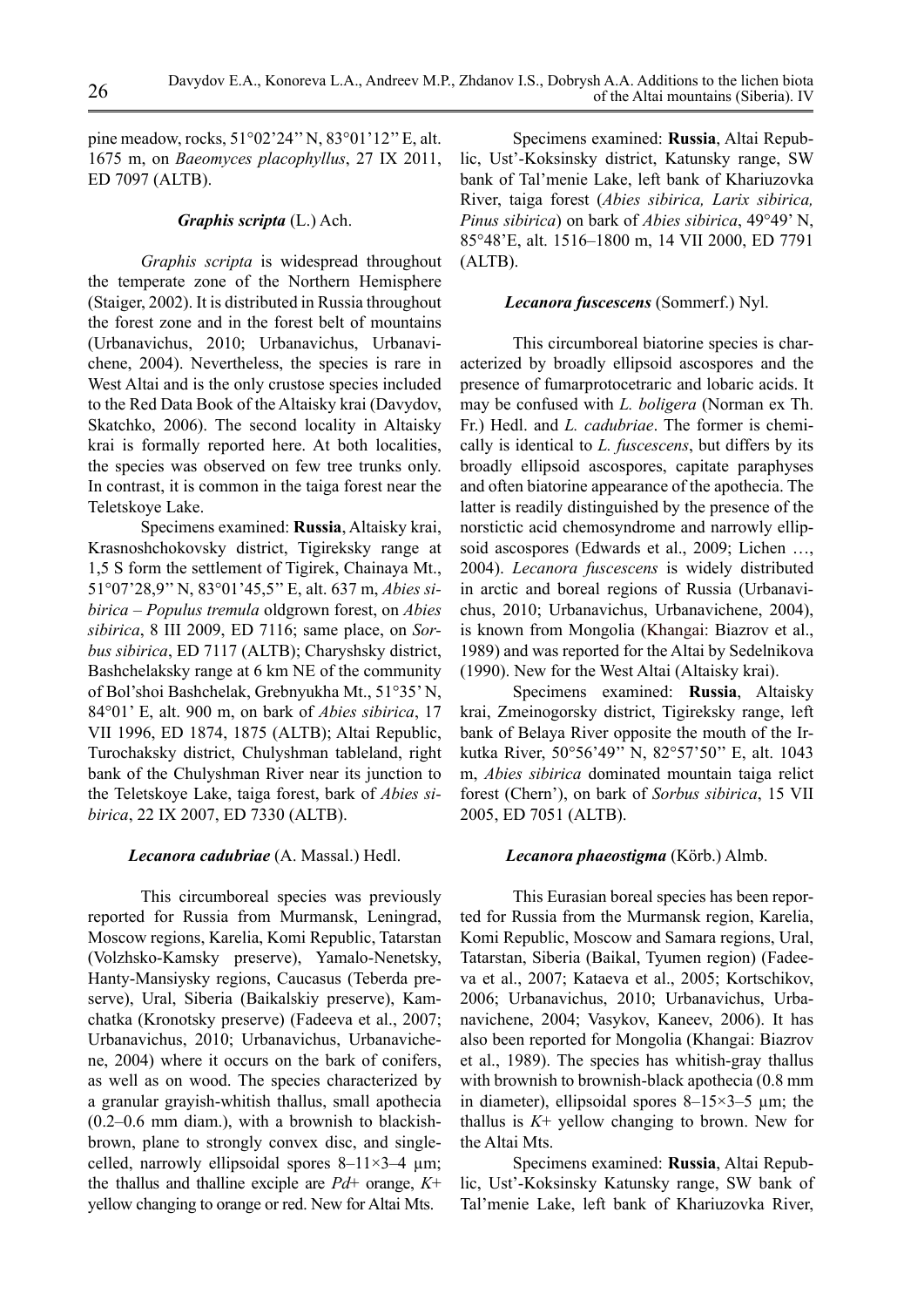taiga forest (*Abies sibirica, Larix sibirica,* and *Pinus sibirica*), on bark of *Abies sibirica*, 49°49' N, 85°48'E, alt. 1516–1800 m, 14 VII 2000, ED 7792 (ALTB).

# *Micarea denigrata* (Fr.) Hedl. [TLC: gyrophoric a.]

This species occurs in Europe, Asia, North America and Australia (Czarnota, 2007). In Russia it is widespread in the forest zone and in the forest belt of the mountains, where it grows on bark and wood of deciduous and coniferous trees (Handbook …, 1998; Urbanavichus, 2010; Urbanavichus, Urbanavichene, 2004). The species is characterized by numerous convex variously coloured apothecia, 1–2 celled spores, and by the presence of gyrophoric acid. Common in forest belt of the Altai Mts. (Davydov, 2001; Sedelnikova, 1990).

Specimens examined: **Russia**, Altaisky krai, Zmeinogorsky district, Tigireksky range, near the headwaters of Babiy Kluch River at the divide with the Irkutka River, 51°02' N, 82°58' E, alt. 1500 m, timberline, on lignum, 13 VII 2005, ED 6985 (ALTB). Tigireksky range, valley of Bolshaya Uskuchevka River between Bugryshikha and Andreevsky, 51°11'19.3'' N, 82°48'30.6'' E, alt. 450 m, *Abies sibirica* forest on NE-facing slope, on *Abies sibirica*, 25 VI 2003, Ch. Printzen 8332 (FR); Altai Republic, Ust'-Kansky district, between the villages Tog-Altai and Cherny Anuy, 51°21'24.0'' N, 83°34'06.0'' E, alt. 670 m, forest of *Picea obovata* along creek, base of dead *Salix*, 29 VI 2003, Ch. Printzen 8639 (FR); same locality, 51°21'21.4'' N, 83°33'50.2'' E, alt. 1020 m, on base of *Salix*, Ch. Printzen 8654 (FR); same district, Katunsky range, E bank of Nizhne-Multinskoe Lake near the headwater of Multa River, 50°01' N, 85°51' E, alt. 1627 m, margin of the forest, on lignum, 2 VII 2000, ED 7066 (ALTB); same range, right bank of Multa River near it's flows into Srednemultinskoie Lake, 49°57.5' N, 85°51' E, alt. 1700 m, moss-yernik bog, on lignum, 3 VII 2000, ED 7067 (ALTB); Ongudaysky district, at 10 km E of Ust'-Kan at left bank of Yabagan River, marginal part of the fog, 50°56' N, 84°54' E, alt. 1057 m, on bark of *Salix* sp., 30 VI 2003, ED 6768 (ALTB).

*Micarea melaena* (Nyl.) Hedl.

Common in the boreal zone of the Holarctic and often found in Europe, Asia, North America, Australia, Antarctica (Czarnota, 2007). In Russia, it

is distributed from Arctic to steppe areas in the plains and mountains (Andreev et al., 1996; Handbook …, 1998; Urbanavichus, 2010; Urbanavichus, Urbanavichene, 2004). Reported for Mongolia (Biazrov et al., 1989; Golubkova, 1981; Schubert, Klement, 1971), Kazakhstan (Andreeva, 1983) and China (Xinjiang: Abbas et al., 2001). It was reported for the Altai Mts. by Sedelnikova (1990) as very rare, but seems to be more common in the region.

Specimens examined: **Russia**, Altai Republic, Ust'-Koksinsky district, Katunsky range, at the junction of the Khazinikha and Ioldo Rivers, 49°53' N, 86°04' E, alt. 1800 m, *Pinus sibirica – Vaccinium* forest, on lignum of stump, 22 VII 2000, ED 7064 (ALTB).

## *Micarea peliocarpa* (Anzi) Coppins & R. Sant.

The species occurs in Europe, Asia, Africa, North America, Australia and New Zealand (Czarnota, 2007). In Russia it has a scattered distribution and occurs in the arctic, boreal and nemoral zones, as well as in the mountains; it inhabits bark and wood, rarely soil, mosses and rocks (Handbook …, 1998; Urbanavichus, 2010; Urbanavichus, Urbanavichene, 2004). It is reported for Mongolia from Khentey (Hauck, Javkhlan, 2006). The species characterized by flat to strongly convex, variously coloured, but mostly gray-black or light gray apothecia, sometimes gathered into a bunch, with an olive or blue-green epithecium and oblong-fusiform, mostly 4-celled, but sometimes 2–6-celled spores; it has two types of pycnidia and the thallus reacts C+ red. It is a new record for the Altai Mts. and is probably common in South Siberia, but has been overlooked by researchers.

Specimens examined: **Russia**, Altai Republic, Ust'-Kansky district, Katunsky range, E bank of Nizhne-Multinskoe Lake near the headwater of Multa River, 50°01' N, 85°51' E, alt. 1627 m, margin of the forest, on lignum, 2 VII 2000, ED 7068 (ALTB); same range, between the villages Tog-Altai and Cherny Anuy, 51°21'21.4'' N, 84°33'50.2'' E, alt. 1020 m, forest of *Picea obovata* along creek, on wood of dead trunk, 29 VI 2003, Ch. Printzen 8657 (FR).

#### *Micarea turfosa* (A. Massal.) Du Rietz

This arctic-alpine species with a bipolar distribution (Europe, Asia, North America, South America, Antarctica) (Czarnota, 2007) occurs in Russia in the Arctic, Murmansk, Leningrad, Tver and Ni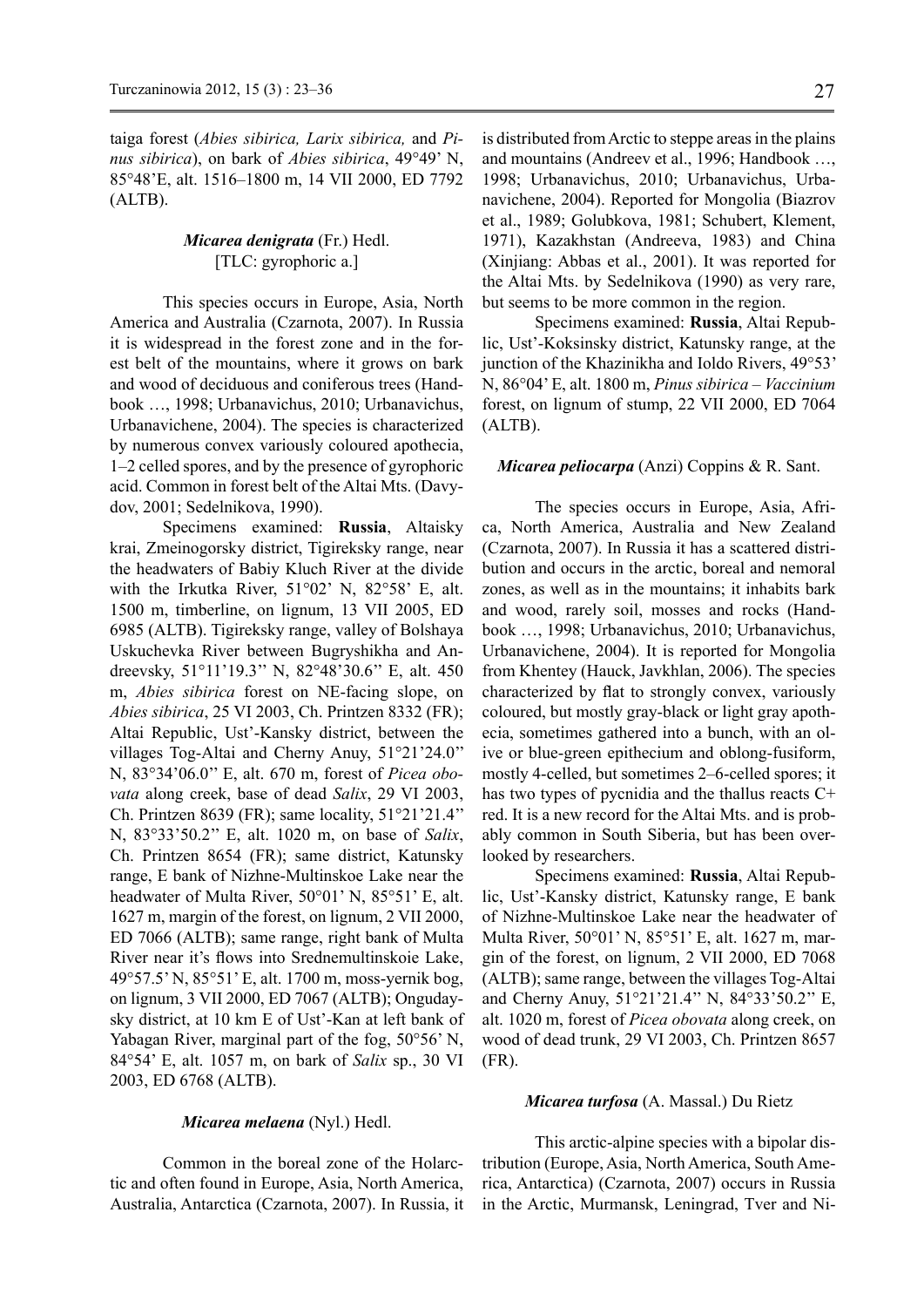zhniy Novgorod regions, Komi Republic, Nenetsky territory, Ural, West and East Siberia, Chukotka, Magadan region (Handbook …, 1998; Kuznetsova et al., 2007; Notov et al., 2011; Sharapova, 2001; Urbanavichus, 2010; Urbanavichus et al., 2008; Urbanavichus, Urbanavichene, 2004). It grows on peat cushions. It has numerous black apothecia, often confluent in bunches and bulging, with red-brown spots present in the hypothecium; spores are oblongoval, 1–4-celled. New for the Altai Mts.

Specimens examined: **Russia**, Altai Republic, Ust'-Koksinsky district, Katunsky range, right bank of Multa River near it's flows into Srednemultinskoie Lake, 49°57.5' N, 85°51' E, alt. 1700 m, moss-yernik bog, on mosses and soil, 3 VII 2000, ED 7073 (ALTB).

## *Miriquidica deusta* (Stenh.) Hertel & Rambold

A bipolar, mainly arctic-alpine species which occurs on silicates in open habitats, also found on boulders and rocks in the lowlands of temperate regions. It was known previously in Arctic (Kola Peninsula, Novaya Zemlya, Taimyr, Chukotka, Alaska, Canada and Greenland), Fennoscandia, Leningrad Region, Estonia, in the mountains of Central and Southern Europe, Central Asia (Kazakhstan Altai, Mongolia, Nepal) and North (Nevada, Mexico) and South America (Venezuela); in the Southern Hemisphere it is known in Australia and New Zealand (Andreev, 2004). The taxon is probably rather widely distributed in mountain areas of South Siberia and Central Asia, but is not mentioned because of the poor investigation of the region. The species is characterized by a rather thin, brown, usually dispersed thallus, flat to convex, glossy areoles with thick epinecral layer, a black continuous hypothallus, wide flat sessile, adpressed to subimmersed apothecia, a colourless hypothecium and rather small spores. It can be distinguished from *Miriquidica garovaglii* (Schaer.) Hertel & Rambold by the flatter, thinner and more dispersed areoles on a black hypothallus, by the negative reactions with *K* and *P*, and by the smaller ascospores. It is distinguished from *Lecidea atrobrunnea* (Ramond ex Lam. & DC.) Schaer. by the negative medullary reaction with *I*, and from *L. paupercula* Th. Fr. by the colourless hypothecium and negative reaction with *Р*.

The species was found in the alpine belt of the Altai Mts. in stone fields on rocks. New for West Siberia.

Specimens examined: **Russia**, Altai Republic, Ust'-Koksinsky district, Katunsky range, upper reaches of the Ak-Kem River, right bank,

50°05'15.6'' N, 86°37'39.3'' E, alt. 2482 m, 7 VIII 2009, ED 7191 (ALTB); same place, 50°04'08.9'' N, 86°40'37.2'' E, alt. 2718 m, 8 VIII 2009, ED 7213 (ALTB); same place, 50°01'58.9'' N, 86°26'05.8'' E, alt. 2381 m, 14 VIII 2009, ED 7192 (ALTB); same place, 50°00'01.1" N, 86°28'32.9" E, alt. 2764 m, 16 VIII 2009, ED 7194, 7197, 7202, 7799 (ALTB); same place, 50°00'28.9'' N, 86°27'52.4'' E, alt. 2621 m, 19 VIII 2009, ED 7196 (ALTB); same place, 50°01'04.6'' N, 86°27'02.8'' E, alt. 2627 m, 20 VIII 2009, ED 7198 (ALTB).

## *Miriquidica lulensis* (Helb.) Hertel & Rambold

A widespread in the Arctic (Iceland, Jan Mayen I, Spitsbergen, Franz Josef Land, Kola Peninsula, Novaya Zemlya, Taimyr, Severnaya Zemlya, Chukotka, Arctic Canada, Greenland) occurring in exposed habitats on hard siliceous rocks and boulders enriched in iron. It also occurs in the mountains of North, Central and Eastern Europe (Andreev, 2004). In Russia it has been collected in the Arctic and in Karelia. It is characterized by very small [ca.  $0.5-1(1.5)$  cm diam.], rounded, light-grey thallus edged by a black hypothallus, small plane apothecia with a thin evanescent margin, and a *K+* red reaction (norstictic acid). Hence it could be confused with *Lecidea lapicida* (Ach.) Ach. var. *pantherina*  Ach., but this has more flat and angular areolae and an amyloid medulla. The species was found in alpine belt of the Altai Mts. in stone fields on rocks. New for West and South Siberia.

Specimens examined: **Russia**, Altai Republic, Ust'-Koksinsky district, Katunsky range, watershed between the Ak-Kem and Kucherla Rivers, 50°00'33.5'' N, 86°27'09.4'' E, alt. 2605 m, 19 VIII 2009, ED 7199 (ALTB).

# *Miriquidica plumbeoatra* (Vain.) Schwab & Rambold

Probably a boreal-montane circumpolar species. It grows in the temperate zone on siliceous rocks in more or less moist habitats near rivers and waterfalls. It is known from Fennoscandia including the Kola Peninsula and Karelia, and from North America. In Russia it has also been collected in Kamchatka, and was erroneously reported for Buryatia (Andreev, 2004; Urbanavichene, 1998). It is characterized by a dark-grey thallus, darker in places of iron granule concentration, by the completely immersed and adpressed apothecia with a very thin or evanescent margin, an excipulum with a dark-brown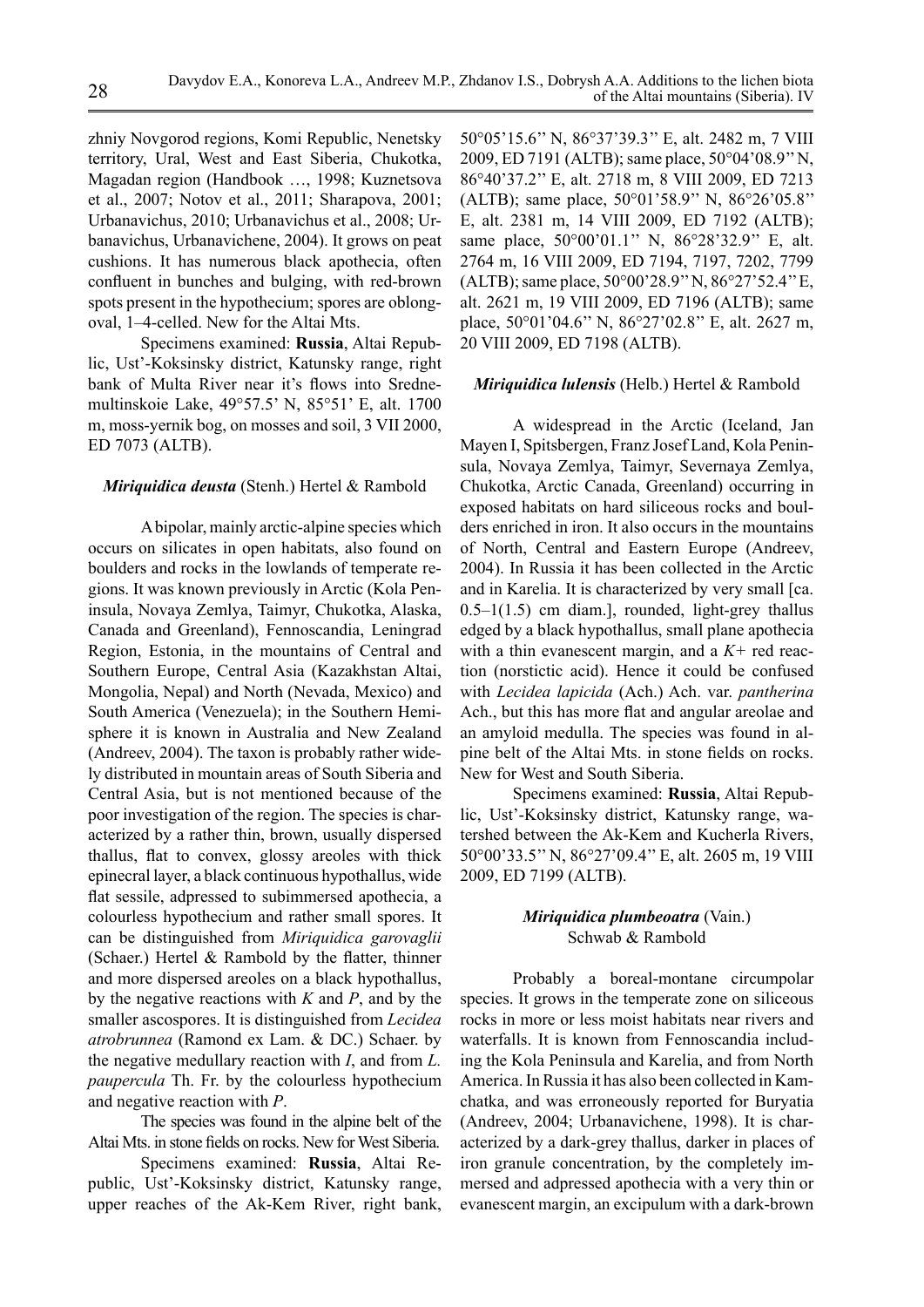inner part, a reddish-brown hypothecium and by the absence of lichen substances. The species was found in the alpine belt of the Altai Mts. in stone fields on rocks. New for West and South Siberia.

Specimens examined: **Russia**, Altai Republic, Ust'-Koksinsky district, Katunsky range, upper reaches of the Ak-Kem River, right bank, 50°05'15.6'' N, 86°37'39.3'' E, alt. 2482 m, 7 VIII 2009, ED 7200 (ALTB).

### *Pilophorus dovrensis* (Nyl.) Timdal

This arctic-alpine species grows on the siliceous rocks in Svalbard, North Europe, North America (incl. Greenland) (Foucard, 2001; Øvstedal et al., 2009). It was reported for Russia from the Arctic (Novaya Zemlya, Severnaya Zemlya, Chukotka), Murmansk region (Melekhin, 2011) and North of Siberia (Putorana Plateau) (Zhurbenko, Triebel, 2005). The species is distinguished by the absence of pseudopodetia, the presence of cephalodia with *Nostoc* or *Stigonema*, the pale greenish-gray areolate thallus, black, convex to hemispherical apothecia, and simple colourless spores  $(15-17\times5-7 \text{ }\mu\text{m})$ . New for South Siberia.

Specimens examined: **Russia**, Altai Republic, Ust'-Koksinsky district, Katunsky range, upper reaches of the Ak-Kem River, right bank, 49°59'15.6'' N, 86°35'09.3'' E, alt. 2686 m, stone fields and rocks, on stone, 9 VIII 2009, ED 6997 (ALTB).

### *Protoparmelia cupreobadia* (Nyl.) Poelt

This alpine species was previously reported from Europe, Mongolia, Pakistan and North America (Cogt, 1995; Poelt, Grube, 1992; Poelt, Leuckert, 1991). The record of *Protoparmelia atriseda* (Fr.) R. Sant. et V. Wirth for the Altai Mts. (Davydov, 2001) refers to *P. cupreobadia* (Zhdanov, 2011). Both *Protoparmelia atriseda* and *P*. *cupreobadia* belong to the section *Phaeonora*, which includes species with curved and thread-like conidia, containing of norstictic acid and associating with crustose lichens at least at young stages. Both species initially grow on thalli of *Rhizocarpon*. Nevertheless, thallus morphology of the species is significantly different. *Protoparmelia cupreobadia* is characterized by a large thallus up to 10 cm diam., with a distinct margin, plane, contiguous areoles with a black fringe of prothallus, radially elongated marginal areoles, and large apothecia up to 3 mm diam (**Fig. 1**); in contrast, *P*. *atriseda* is recognized by the smaller thallus up to 4 cm in diameter with a rather indistinct



**Fig. 1.** Habit of *Protoparmelia cupreobadia* (a wet thallus). Scale 1 cm.

margin, strongly convex to hemispherical, rather scattered areoles that are not radially elongate at the margin, and small, up to 1 mm diam. apothecia. The information on two specimens of *Protoparmelia cupreobadia* collected in 1990 in the Altai Mts. (Russia) by P.L. Nimis are entered into the herbarial database of TSB (No 15817, 17877) and it is on this data that the species was reported by G.P. Urbanavichus (2010) for Russia. This material has not been examined. The species is common within the study area on stones, boulders in stonefields in alpine belt and near the timberline. New for Russia and Kazakhstan.

Specimens examined: **Russia,** Altai Republic, Ust'-Koksinsky district, Katunsky range, watershed between the Ak-Kem and Kucherla Rivers, stone fields and rocks, 50°01'59'' N, 86°26'06'' E, alt. 2381 m, 14 VIII 2009, ED 7288 (ALTB, LE); same place, 50°00'01" N, 86°28'33" E, alt. 2764 m, 16 VIII 2009, ED 7289 (LE); same place, 50°00'38'' N, 86°27'44'' E, alt. 2699 m, 18 VIII 2009, ED 7290 (LE); **Kazakhstan,** Vostochno-Kazakhstanskaia oblast', Katon-Karagaisky district, headwaters of the Bukhtarma River, right bank, SE slope of the Muzdy-Bulak Mt. (3050 m), high mountain tundra, stones, 49°14'13'' N, 87°14'42'' E, alt. 2710 m, 1 IX 2012, ED 7286 (ALTB).

#### *Rhizocarpon effiguratum* (Anzi) Th. Fr.

This species is known from Europe, Asia and North America (incl. Greenland) (Øvstedal et al., 2009). In Russia it occurs in the Subpolar and North Ural, Buryatia (Dzherginsky district), Za-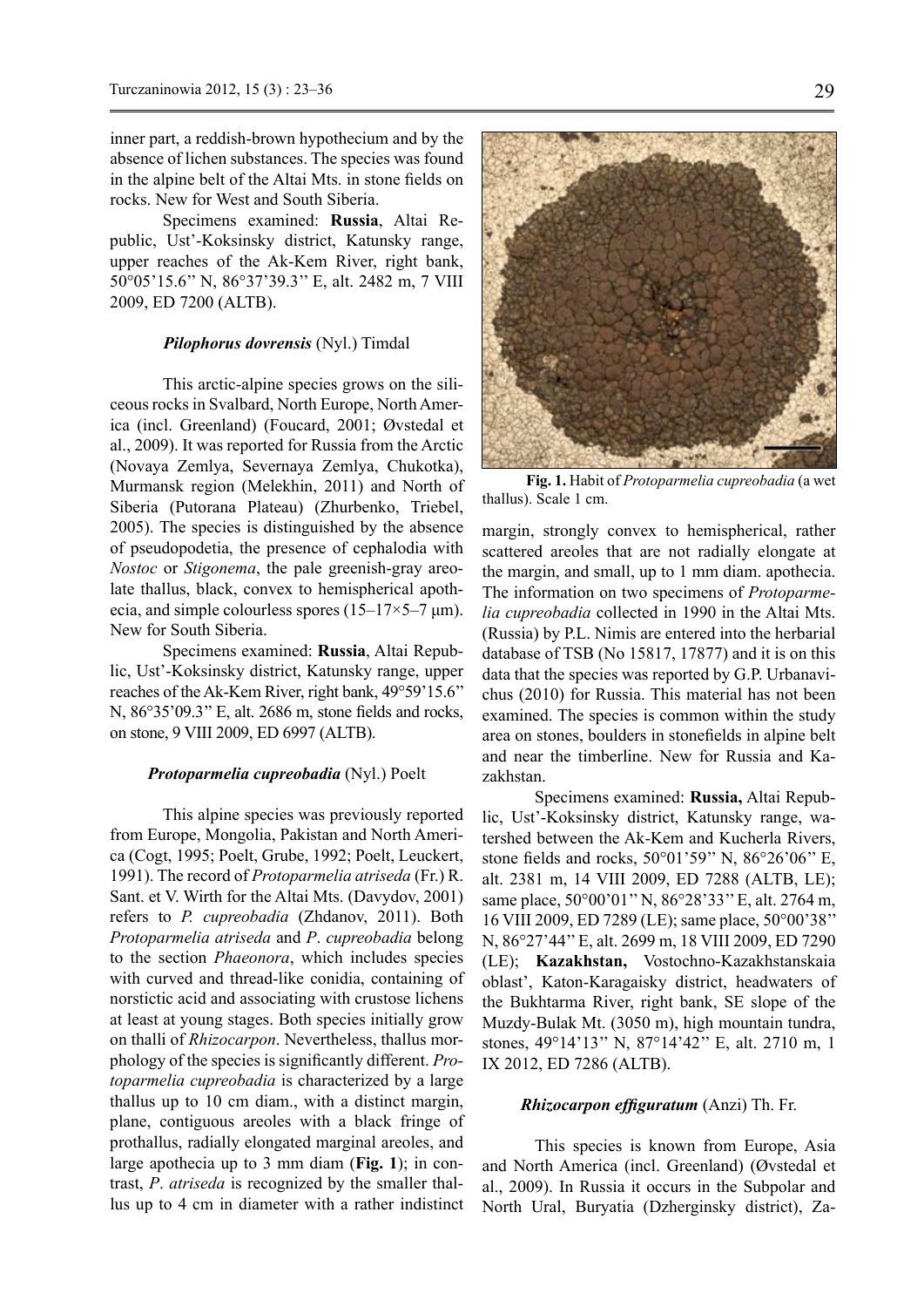baikalie territory, Magadan region (Handbook ..., 2003; Kharpukhaeva, Urbanavichus, 2006; Makryi, 2002). *Rhizocarpon effiguratum* is characterized by small thalli, up to 3 cm diam., with plane to strongly convex, yellow to yellowish-green areoles, and brown, 2-celled ascospores. The species is locally common in the alpine belt of the Altai Mts in open communities on stones near the upper limit of lichen vegetation and occurs on siliceous rocks. It was reported for the Mongolian Altai (Golubkova, 1981; Schubert, Klement, 1971) but is new for West Siberia and Kazakhstan.

Selected specimens examined: **Russia**, Altai Republic Ust'-Koksinsky district, Katunsky range upper reaches of the Ak-Kem River, right bank, stone fields and rocks, 50°05'15.6'' N, 86°37'39.3'' E, alt. 2482 m, 7 VIII 2009, ED 7042, 7050 (ALTB); same place, 50°04'08.9" N, 86°40'37.2" E, alt. 2718 m, 8 VIII 2009, ED 7015 (ALTB); same place, 49°59'08.3'' N, 86°34'55.5'' E, alt. 2687 m, 9 VIII 2009, ED 7013, 7014, 7041, 7043 (ALTB); same range, watershed between the Ak-Kem and Kucherla Rivers, stone fields and rocks, 49°58'15.2'' N, 86°28'58.4'' E, alt. 2850 m, 13 VIII 2009, ED 6964, 6970, 7012 (ALTB); same place, 50°01'16.9'' N, 86°26'55.4'' E, alt. 2650 m, 15 VIII 2009 ED 7047 (ALTB); same place, 50°00'57.2'' N, 86°27'09.8'' E, alt. 2605 m, 15 VIII 2009, ED 7040, 7046, 7048 (ALTB); same place, 50°00'01.1'' N, 86°28'32.9'' E, alt. 2764 m, 16 VIII 2009, ED 6960 (ALTB); same place, 50°02'37.1" N, 86°27'34.9" E, alt. 2720 m, 18 VIII 2009, ED 7045 (ALTB); same place, 50°00'37.8'' N, 86°27'44.2'' E, alt. 2699 m, 18 VIII 2009 ED 6973, 7044, 7049 (ALTB); same place, 50°01'04.6'' N, 86°27'02.8'' E, alt. 2627 m, 20 VIII 2009, ED 6965 (ALTB). **Kazakhstan**, Vostochno-Kazakhstanskaia oblast', Katon-Karagaisky district, Tarbagatai range (Altai) 49°14'00.4'' N, 86°29'37.4'' E, alt. 2324 m, 15 IX 2011, ED 7059 (ALTB); same district, Yuzhnyi Altai range, 49°03'50.5'' N, 86°21'54.7'' E, alt. 2735 m, 10 IX 2011, ED 7058 (ALTB).

## *Rhizocarpon pusillum* Runemark

A small parasitic lichen with a bipolar distribution (Eurasia, North America, New Zealand) (Foucard, 2001; Øvstedal et al., 2009), known in Russia from the Arctic (Polar Ural, Novosibirskiye Is., Vrangel Is.) and East Siberia (Handbook …, 2003; Urbanavichus, 2010). In the Altai, the species is locally common on non-calciferous rocks in the alpine zone as a parasite on *Sporostatia testudinea*



**Fig. 2.** *Rhizocarpon pusillum* growing on *Spotostatia testudinea*. Scale 1 cm.

(**Fig. 2**) and *S. polyspora* (**Fig. 3**). These species were also mentioned as "host"-species in other regions (Poelt, 1990; Rambold, Triebel, 1992). In addition, well-developed thalli of *Rhizocarpon pusillum* were also collected once by us on *Aspicilia* cf. *mashiginensis* (**Fig. 4**), *Miriquidica deusta* (**Fig. 5**) and *Lecidea* sp. Several species of parasitic *Rhizocarpon* have been described from different "host" species (see Poelt, 1990). However, it is known that lichenicolous species of lichens are less host specific then lichenicolous fungi; only about 1/3 of parasitic lichen species in Russia have their "host"-species belonging to only a single genus, whereas 2/3 can parasitise lichens from different genera (Zhurbenko, 2008). The specimens from *Aspicilia, Miriquidica*  and *Lecidea* all have the morphology, ascospore number, size and septation, as well as spot reactions typical for *Rhizocarpon pusillum.* Freeliving thalli have never been observed in the Altai. New for West and South Siberia and Kazakhstan.



**Fig. 3.** *Rhizocarpon pusillum* growing on *Spotostatia polyspora*. Scale 1 cm.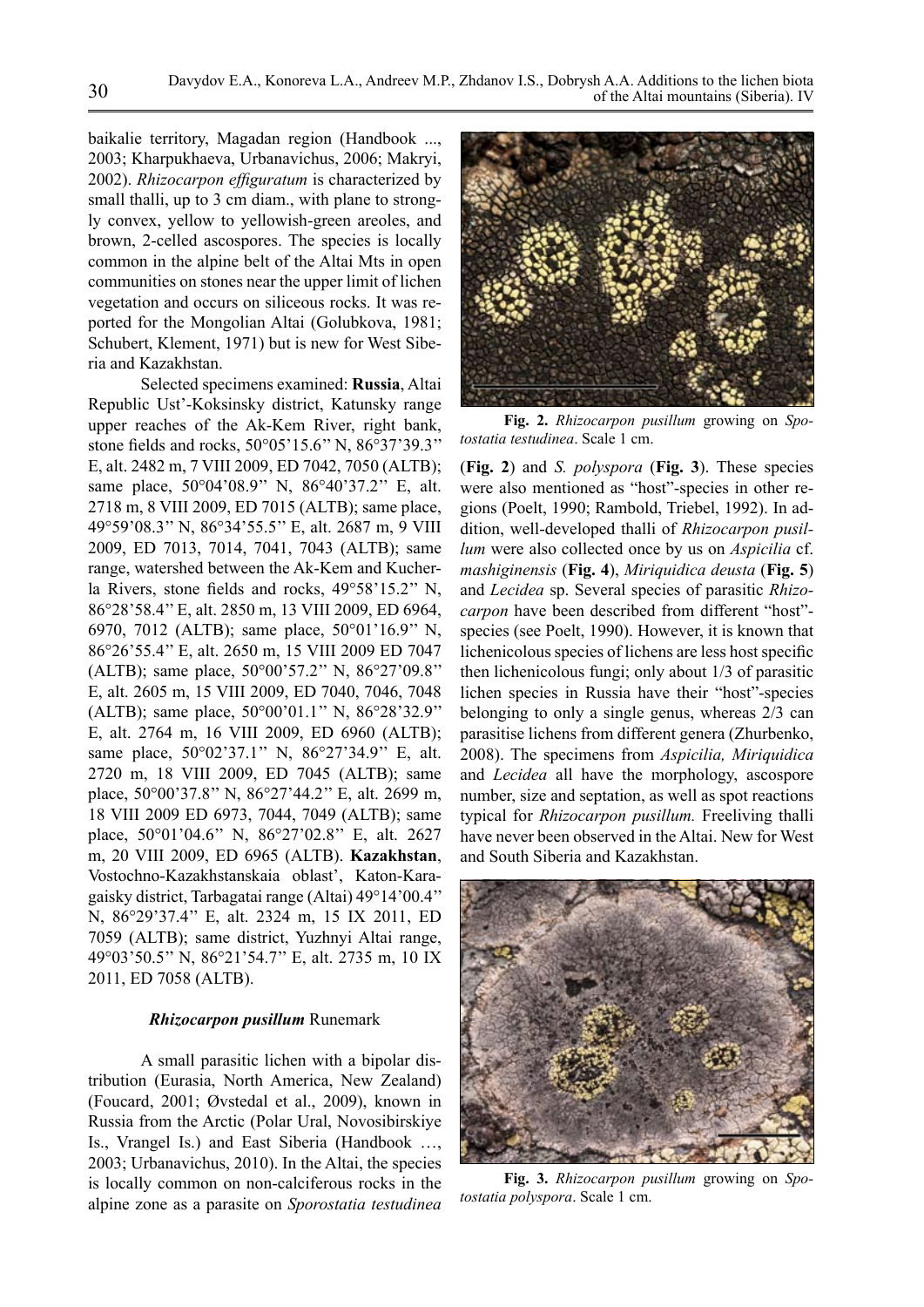

**Fig. 4.** *Rhizocarpon pusillum* growing on *Aspicilia* cf. *mashiginensis*. Scale 1 cm.

Specimens examined: **Russia**, Altai Republic, Ust'-Koksinsky district, Katunsky range, upper reaches of the Ak-Kem River, right bank, stone fields and rocks, on *Sporostatia polyspora,* 49°57'23.3'' N, 86°29'14.5'' E, alt. 2895 m, 12 VIII 2009, ED 7146 (ALTB); same range, watershed between the Ak-Kem and Kucherla Rivers, on *Sporostatia testudinea*, 49°58'15.2'' N, 86°28'58.4'' E, alt. 2850 m, 13 VIII 2009, ED 7160 (ALTB); same place, 50°01'16.9'' N, 86°26'55.4'' E, alt. 2650 m, stone fields and rocks on *Sporostatia testudinea*, 15 VIII 2009, ED 6962 (ALTB); same place, on *Sporostatia testudinea*, 50°00'01.1'' N, 86°28'32.9'' E, alt. 2764 m, 16 VIII 2009, ED 7159 (ALTB); same plase, 50°02'22'' N, 86°27'00.2'' E, alt. 2484 m, on *Aspicilia* cf. *mashiginensis*, 16 VIII 2009 ED 7261 (ALTB); same place, 50°00'37.8'' N, 86°27'44.2'' E, alt. 2699, on *Sporostatia testudinea*, 18 VIII 2009, ED 6956 (ALTB); same place, on *Sporostatia polyspora*, 50°01'11'' N, 86°26'16.5'' E, alt. 2497 m, 20 VIII 2009, ED 7158 (ALTB). **Kazakhstan** Vostochno-Kazakhstanskaia oblast', Katon-Kara-



**Fig. 5.** *Rhizocarpon pusillum* growing on *Miriquidica deusta*. Scale 1 cm.

gaisky district, Yuzhnyi Altai range, 49°03'50.5'' N, 86°21'54.7'' E, alt. 2735 m, on *Sporostatia polyspora*, 10 IX 2011, ED 7057 (ALTB); same range, 49°01'25.5'' N, 86°08'36.1'' E, alt. 2572 m, on *Sporostatia polyspora*, 13 IX 2011, ED 7056 (ALTB); same district, headwaters of the Bukhtarma River, right bank, SE slope of the Muzdy-Bulak Mt. (3050 m), high mountain tundra, stones, 49°13'53'' N, 87°14'10'' E, alt. 2680 m, on *Sporostatia testudinea*, 31 VIII 2012, ED 7280 (ALTB).

## *Rhizocarpon subgeminatum* Eitner

This circumpolar species (Øvstedal et al., 2009) was reported for Russia from the Arctic, the Murmansk region, Karelia, Komi Republic, Ural, Siberia (Saiany Mts, Stanovoye Nagorye Uplands, Baikal and Pribaikalie), Buryatia, Far East (Bastak preserve) (Fadeeva et al., 2007; Handbook …, 2003; Makryi, 2002; Urbanavichus, 2010; Urbanavichus, Urbanavichene, 2004). In Mongolia it was reported from Khubsugul and Khangai (Golubkova, 1981). The species grows on the siliceous rocks in the open places. It was reported for the Altai by Sedelnikova (1990) as a rare species. It seems more widely distributed in the Altai than previously assumed. New for Kazakhstan.

Specimens examined: **Russia**, Altai Republic, Ust'-Koksinsky district, Katunsky range, middle course of the Ioldo River, stone fields and rocks, 49°51'52.4'' N, 86°05'36.9'' E, alt. 1629 m, 24 VIII 2008, ED 7157 (ALTB); same range, upper reaches of the Ak-Kem River, right bank, stone fields and rocks, 49°59'15.6'' N, 86°35'09.3'' E, alt. 2686 m, 9 VIII 2009, ED 7188, 7189 (ALTB); same place, 49°59'08.3'' N, 86°34'55.5'' E, alt. 2687 m, 9 VIII 2009 ED 7187 (ALTB). **Kazakhstan,** Vostochno-Kazakhstanskaia oblast', Katon-Karagaisky district, Listvyaga range, left bank of the River Yazevka, north of the village Yazevka, 49°30'23.7'' N, 86°16'58.9'' E, alt. 1463 m, on stone, 16 IX 2011, ED 7009 (ALTB).

### *Rimularia insularis* (Nyl.) Rambold & Hertel

This is a suboceanic, almost cosmopolitan, parasitic lichen species that forms patches on the thalli of species of the "*Lecanora rupicola*"-group and *L*. *bicincta* (Andreev, 2008; Hertel, Rambold, 1990; Rambold, Triebel, 1992). In Russia it occurs in the Murmansk Region (Khibiny Mts.), Karelia, Leningrad Region (Hogland I.), Caucasus, Polar Ural, Altai, South Baikal, Yakutia, and Chukotka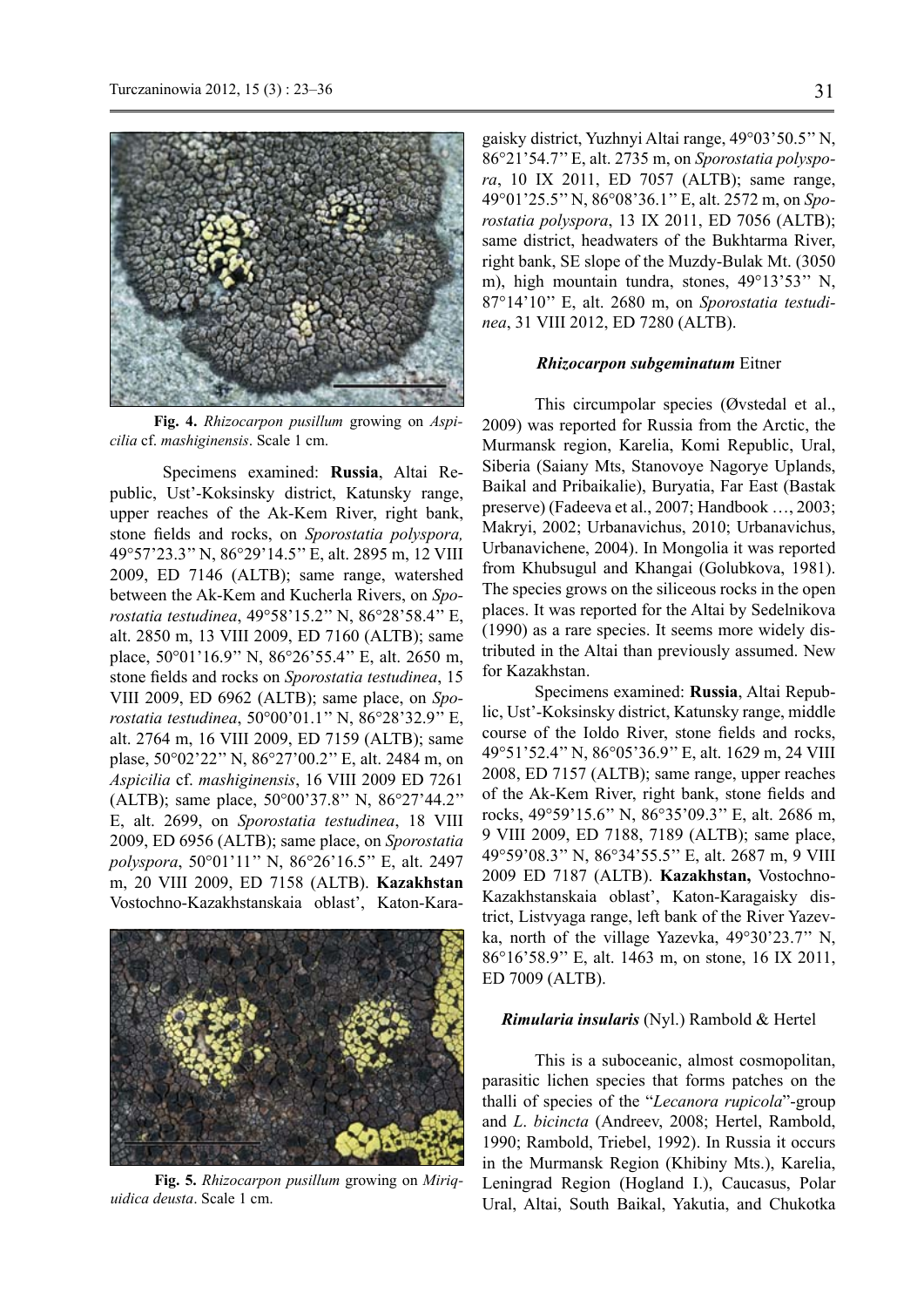(Andreev, 2008; Zhurbenko, 2009). It was reported for the Altai from the Altaisky krai by Davydov (2001). It is common on *Lecanora bicincta* (**Fig. 6**) in stonefields above timberline. New for Kazakhstan.



**Fig. 6.** *Rimularia insularis* growing on *Lecanora bicincta.* Scale 1 cm.

Specimens examined: **Russia**, Altaisky krai, Charyshsky district, Korgonsky range, left bank of Gorelyi Korgon River at 8 km upstream from its mouth, S slope, stonefields, 51°02' N, 83°46' E, 1400 m, 27 VI 1998, ED 1847, 2230; **Kazakhstan,** Vostochno-Kazakhstanskaia oblast', Katon-Karagaisky district, Yuzhny Altay range, 21 km S from Uryl' settlement, at the headwaters of the left junction of the Kara-Kaba River, 49°04'16'' N, 86°16'03'' E, alt. 2230 m, stonefields, yernik (*Betula nana*), on thallus of *Lecanora bicincta*, 6 IX 2012, ED 7303 (ALTB); same district, Ukok tableland headwaters of the Bukhtarma River, right bank, S slope of the Muzdy-Bulak Mt. (3050 m), 49°13'18'' N, 87°13'38'' E, alt. 2460 m, high mountain tundra, rocks, on thallus of *Lecanora bicincta*, 1 IX 2012, ED 7285 (ALTB).

## *Rinodina parasitica* H. Mayrhofer & Poelt

This is an arctic-alpine parasitic species on lichens growing on siliceous rocks in Eurasia, Greenland and North America (Foucard, 2001). It was previously reported for Asia from Siberia (Krasnoyarsk territory and Pribaikalie, Putoransky and Baikalsky preserves) (Urbanavichus, 2010; Urbanavichus, Urbanavichene, 2004) and Mongolia: Khangai (Biazrov, 2010). It is characterized by a thick, granular-warty, dark reddish-brown thallus with numerous lecanorine apothecia, spores of the *Physcia*-type, a reddish-brown epihymenium, colourless hypothecium to 75 µm in height, and the absence of secondary metabolites. New for the Altai Mts. and Kazakhstan.

Specimens examined: **Kazakhstan,** Vostochno-Kazakhstanskaia oblast', Katon-Karagaisky district, Tarbagatai (Yuzhnyi Altai), to the south of Uryl', 49°09'02.1'' N, 86°11'24.8'' E, alt. 2614 m, southern slope near the top, stones scatterings among the mountain tundra, on lichens, 14 IX 2011, ED 7011 (ALTB).

# *Sporastatia polyspora* (Nyl.) Grummann

This arctic-alpine species occurs in Europe, Asia and North and South America, and was reported in Russia from the Arctic, Caucasus, South Siberia, and Far East (Golubkova, 1988; Urbanavichus, 2010). It is reported here as new for the Altai Mts. and Kazakhstan where it is common in high mountains on boulders in stonefields or on rocks.

Selected specimens examined: **Russia**, Altai Republic, Ust'-Koksinsky district, Katunsky range, upper reaches of the Ioldo River, stonefields and rocks, 49°49'30''N, 86°12'18.5'' E, alt. 2112 m, 17 VIII 2008, ED 7163 (ALTB); same range, the watershed between the Ak-Kem and Kucherla Rivers, stone fields and rocks, 50°01'16.9'' N, 86°26'55.4'' E, alt. 2650 m, 15 VIII 2009, ED 7164 (ALTB); same locality, 50°00'01.1'' N, 86°28'32.9'' E, alt. 2764 m, 16 VIII 2009, ED 7162; **Kazakhstan**, Vostochno-Kazakhstanskaia oblast' Katon-Karagaisky district, Yuzhnyi Altai range, headwaters of the Kara-Kaba River, mountain tundra, stonefields, 49°03'50.5'' N, 86°21'54.7'' E, alt. 2735 m, 10 IX 2011, ED 7075a (ALTB); same locality, 49°01'25.5'' N, 86°08'36.1'' E, alt. 2572 m, 13 IX 2011, ED 7056a (ALTB).

## *Sticta limbata* (Sm.) Ach.

This species has a scattered distribution in Europe, Asia, Africa, North America, Australia and Oceania (Galloway, 2001). In Russia it is occurs in South Siberia (Altai Mts., Schoria Mts, Krasnoyarsk territory), Khabarovsk territory, Sakhalin I. (Urbanavichus, 2010; Urbanavichus, Urbanavichene, 2004). It was recently reported for the Altaisky krai (Davydov, 2004) where it is included in the Red Data Book (Davydov, Skatchko, 2006), and represented by few small thalli. In the new location cited below, the species was found only on two phorophytes (both *Salix* sp.) and represented by only 5–10 small suppressed thalli, 1–3 cm in diameter. It has also been reported for Hubei Prov. in China (Chen et al., 1989). New for Xinjiang (Chinese Altai).

Specimens examined: **Russia**, Altaisky krai, Charyshsky district, western part of Korgonsky range, the valley of Sentelek River at 8 km up-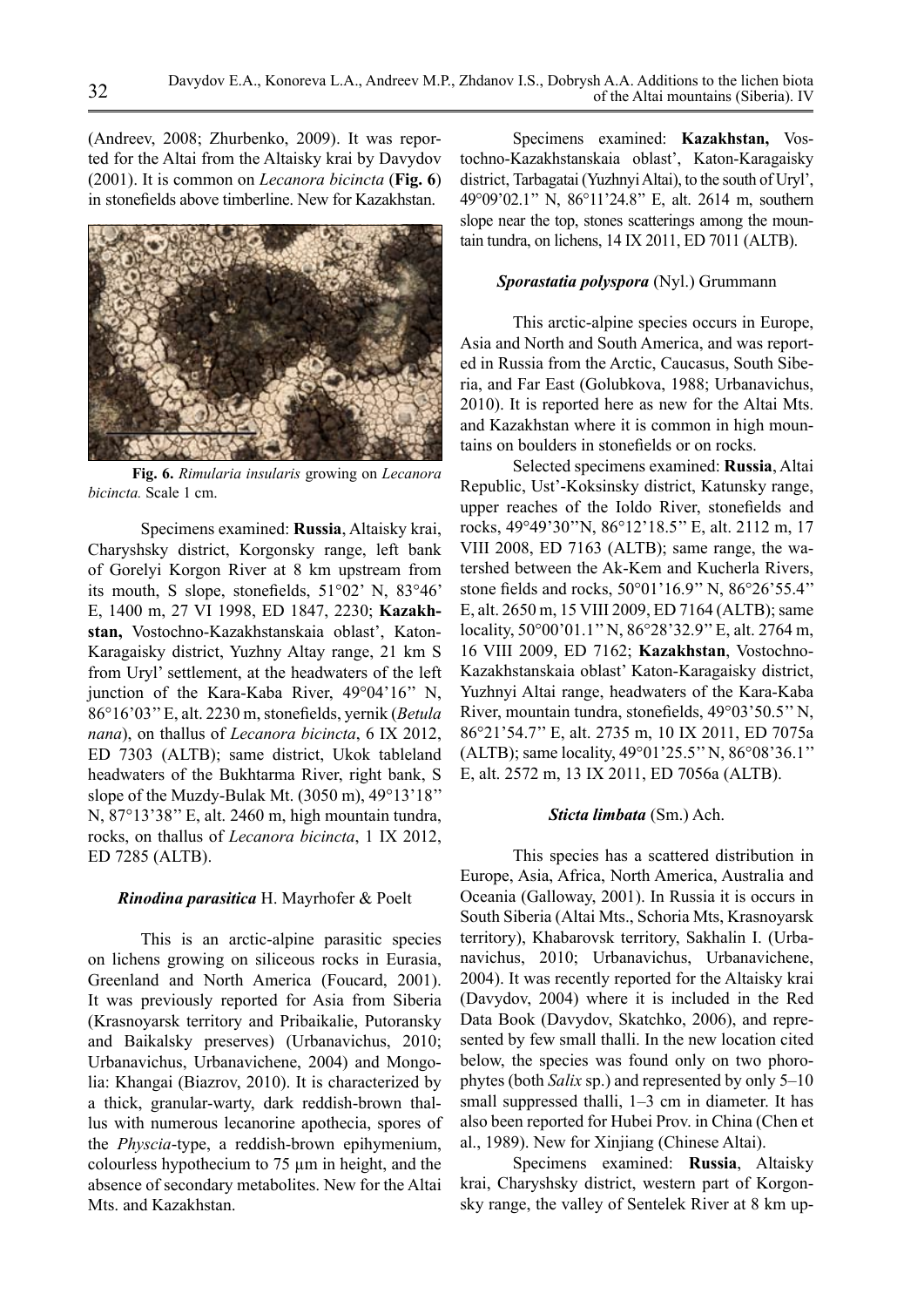stream from the Pokrovka settlement, 51°04'46'' N, 83°39'31'' E, alt. 1020 m, *Abies sibirica – Betula pendula* mountain forest, on bark of *Salix* sp. 23 VI 2007. **China**, Xinjiang, Mongol'sky Altai range, west part of Korumtytau Mts, valley of right tributary of Yelt-gol from the mountain situated in 5 km of the Barytumsuktau peak to the mouth, 47°56'15'' N, 88°58'03'' E, alt. 1550 m, s. m. 24 VII 2007, ED 6638 (ALTB, PE); same range, west part of Korumtytau Mts, valley of right tributary of Yelt-gol from the mountain situated in 5 km of the Barytumsuktau peak to the mouth, *Larix sibirica – Picea obovata* forest on a steep slope (granitoids), 47°52'11'' N, 88°56'50'' E, alt. 1465 m, 25 VII 2007, ED 6631 (ALTB, PE).

### *Toninia alutacea* (Anzi) Jatta

This species is widespread on calciferous rocks in the Northern Hemisphere, growing mainly in mountainous areas (Timdal, 1991). In Russia it was reported from the Caucasus, East Siberia (Yakutia) and South Siberia (Dzherginsky preserve) (Handbook …, 2003; Urbanavichus, 2010; Urbanavichus, Urbanavichene, 2004). Narrowly fusiform, 4-celled ascospores distinguish this species from the closely related *Toninia candida* (Weber) Th. Fr., *T. diffracta* (A. Massal.) Zahlbr. and *T. rosulata* (Anzi) H. Olivier, which have 2-celled, broadly fusiform ascospores. The species has previosuly been reported for the Mongolian Altai (Schubert, Klement, 1971) but is new to West Siberia.

Specimens examined: **Russia**, Altaisky krai, Soloneshensky district, Bashchelaksky range, valley of Shinok River, downstream of the waterfall, forest with *Picea obovata*, *Abies sibirica*, *Betula pendula*, *Salix* sp., *Sorbus sibirica*, *Populus tremula*, and *Pinus sibirica*, on stone, 51°21.27' N, 84°34.06' E, alt. 1035 m, 29 VI 2003, ED 6925 (ALTB).

### *Umbilicaria cinereorufescens* (Schaer.) Frey

Literature reports of this species from Russia must be considered with care because Golubkova & Savicz (1978) did not clearly distinguish the species from *U*. *vellea* (L.) Hoffm. The latter has long, light-coloured, branched rhizinomorphs in addition to short, black, simple rhizinomorphs bearing multicelullar thalloconidia that are characteristic for both species. We are able to confirm the occurrence of this species at a few localities in the Russian Arctic, Kamchatka Peninsula and South Siberia (Davydov, Zhurbenko, 2008; Davydov et al., 2011a, b), but it may have been overlooked elsewhere. For the Russian part of the Altai, the species was reported by Wei  $\&$ Jiang (1993), based on the herbarium material from COLO. The species was also reported for Mongolia from Khangai (Biazrov, 1986). New for Kazakhstan.

**Russia**, Altai Republic, Kosh-Agachsky district, Ukok tableland, Tyoplyi Klyuch Pass., *Betula nana* shrubs, stones on boulders, 49°25' N, 88°02' E, alt. 2500–2800 m, on boulders, 20 VII 1998, ED 651 (ALTB); same tableland, left bank of Ak-Alakha River at 1 km downstream from its junction with Kalguty River, N and E slopes, rocks not far from river bank, 49°23' N, 87°38' E, alt. 2200 m, N exposed rocks, 23 VII 1998, ED 5555 (ALTB); same tableland, left bank of Zhumaly River near its headwaters, on N slopes 49°28' N, 88°02' E, 2400– 2700 m, mountain tundra, boulders, 30 VII 1998, ED 5275 (ALTB); same district, Juzhno-Chuisky range, Chagan-Usun River basin near headwaters of Akkol River, it's right bank, mountain slopes with E, NE, N expositions, yernik, on rocks overcrops, 49°50' N, 87°48' E, alt. 2800–3000 m, 29 VIII 1995, ED 5365 (ALTB); Ongudaysky district, Seminsky range at 10 km SW of the community of Elo near the upstream of Uluta River, S part of the Karakobek Mt. *Larix sibirica – Pinus sibirica* taiga forest, 50°43.39' N, 85°23.04' E, alt. 1834 m, 1 VII 2003, ED 5448, 5491 (ALTB). **Kazakhstan**, Vostochno-Kazakhstanskaia oblast', Katon-Karagai district, Katunsky range, ca. 28,5 km Е from the Archaty settlement, right bank of the Bukhtarminskoye Lake, *Larix sibirica* – *Pinus sibirica* forest, 49°16'23'' N, 86°57'08'' E, alt. 2150 m, 30 VIII 2012, ED 7270 (ALTB).

#### **Acknowledgements**

Authors thank Prof. Teuvo Ahti for his valuable comments on the distribution of *Cladonia foliacea* and Dr. G.P. Urbanavichus for comments on distribution of some species. Authors are grateful to Dr. G.E. Insarov (Moscow, Russia) and A.K. Sundetpaev (Katon-Karagai, Kazakhstan) for organizing and participating in Central Altai (2008, 2009) and Kazakhstan (2011, 2012) expeditions and to Dr. Chen Wenli (Beijing, China) and Wang Jian (Altai, China) for organizing the fieldtrip to Xinjiang (China). Authors thank directors and staff of Katunsky state nature preserve, Belukha Nature Park (Russia) and Katon-Karagaisky National park (Kazakhstan) for the great help to the expeditions. Dr. Gintaras Kantvilas (Hobart, Australia) is thanked for correcting the English. The study was supported by the Russian Ministry of Science and Education (project SC № 16.518.11.7071) and the Russian Foun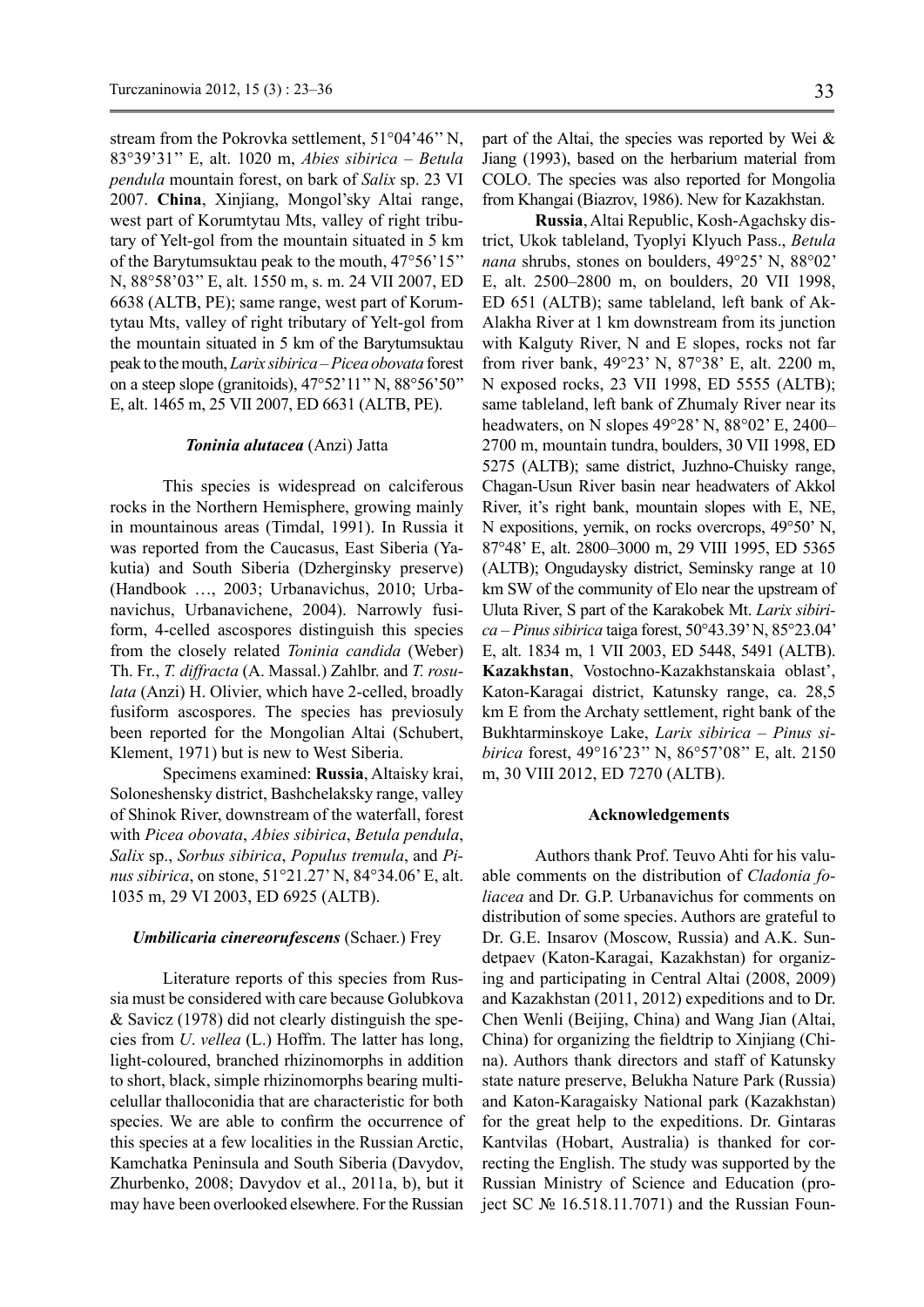dation for Basic Research (RFBR, grant №11-04- 00901). The work of E. D. in LE was supported by the RFBR, grant No. 11-04-90704, and by the State was funded by RFBR, grant No 11-04-90767.

contract of the Ministry of Education and Science № 16.518.11.7071, while the work of L. K. in ALTB

### **References**

*Abbas A., Mijit H., Tumur A., Jinong W.* A checklist of the lichens of Xinjiang, China // Harvard Papers in botany, 2001. – Vol. 5, № 2. – P. 359–370.

*Andreev M.P.* Notes on the lichen genus *Miriquidica* (Lecanorales, Lecanoraceae) in Russia // Dobbeler P., Rambold G. (eds.) Festschrift Hannes Hertel: Contributions to Lichenology. Bibl. Lichenol. – Bd. 88. – Berlin-Stuttgart: J. Cramer in der Gebrüder Borntraeger Verlagsbuchhandlung, 2004. – P. 15–42.

*Andreev M.P.* Genus *Rimularia* // Handbook of the lichens of Russia / Edited by N.S. Golubkova. – St. Petersburg: Nauka, 2008. – Iss. 10. – P. 13–30. [in Russian]

*Andreev M., Kotlov Y., Makarova I.* Checklist of lichens and lichenicolous fungi of the Russian Arctic // Bryologist, 1996. – Vol. 99, № 2. – P. 137–169.

*Andreeva E.I.* Flora sporovych rasteniy Kazakhstana. Vol. XI: Lichenes, 1. Sphaeriales-Lecideales. – Alma-Ata: Nauka, Kazakh. SSR, 1978 – 263 p. [in Russian]

*Andreeva E.I.* Flora sporovych rasteniy Kazakhstana. Vol. XI: Lichenes, 2. Lecideales – Lecanorales. – Alma-Ata: Nauka, Kazakh. SSR, 1983. – 308 p. [in Russian]

*Biazrov L.G.* Additions to the lichen flora in Khangai (Mongolian People's Republic). 1. The family Umbilicariaceae Fee // Bull. Soc. Nat. Mosc., ser. biol., 1986. – Vol. 91, № 6. – P. 99–101. [in Russian]

*Biazrov L.G.* Checklist of the Mongolian lichens. Version 7, 2010. – http://www.sevin.ru/laboratories/biazrov\_mong.html. [in Russian]

*Biazrov L.G., Ganbold E., Gubanov I.A., Ulzijhutag N. Flora of Khangay. – Leningrad: Nauka, 1989. – 191* p. [in Russian]

*Brodo I.M.* Lichens and lichenicolous fungi of the Queen Charlotte Islands, British Columbia, Canada. 1. Introduction and new records for B.C., Canada and North America // Mycotaxon, 1995. – Vol. 56. – P. 135–173.

*Chen J.B., Wu J.N., Wei J.C.* Lichens of Shennongjia // Fungi and lichens of Shennongjia. – Beijing: World Publ. Corp., 1989. – P. 386–493.

*Cogt U.* Die Flechten der Mongolei // Willdenowia, 1995. – Bd. 25, № 1. – S. 289–397.

*Coppins B.J.* A taxonomic study of the lichen genus *Micarea* in Europe // Bull. Br. Mus. Nat. Hist. Bot., 1983. – Vol. 11. – P. 17–214.

*Coppins B.J.* Notes on the Arthoniaceae in the British Isles // Lichenologist, 1989. – Vol. 21. – P. 195–216.

*Czarnota P.* The lichen genus *Micarea* (Lecanorales, Ascomycota) in Poland // Polish Botanical Studies, 2007. – Vol. 23. – P. 1–204.

*Davydov E.A.* Annotated list of lichens of Western part of Altai (Russia) // Novit. Syst. Pl. non Vasc. [Academia Scientiarum Rossica], 2001. – Vol. 35. – P. 140–161. [in Russian]

*Davydov E.A.* Additions to the lichen biota of Altai Mountains (Siberia). I // Turczaninowia, 2004. – Vol. 7, № 4. – P. 47–59. [in Russian]

*Davydov E.A., Himelbrant D. E., Stepanchikova I. S.* Contribution to the study of Umbilicariaceae (lichenized Ascomycota) in Russia. II. Kamchatka Peninsula // Herzogia, 2011a. – Vol. 24, № 2. – P. 229–241.

*Davydov E.A., Printzen C.* Rare and noteworthy boreal lichens in Altai Mountains (South Siberia, Russia) // Bryologist, 2012a. – Vol. 115, № 1. – P. 61–73.

*Davydov E.A., Printzen C.* Additions to the lichen biota of the Altai Mountains (Siberia). III // Turczaninowia,  $2012b. - Vol. 15, N<sub>2</sub> 1. - P. 85-91.$ 

*Davydov E A., Skatchko E.Yu.* Lichens // Red Data Book of the Altaisky krai. Rare and endangered species of plants. – Barnaul, 2006. – P. 199–223. [in Russian]

Davydov E.A., Tchabanenko S.I., Makryi T.V., Khanin V.A. The second confirmed record of *Umbilicaria pulvinaria* (lichenized Ascomycota) since its original description in 1914 // Turczaninowia, 2011b. – Vol. 14, № 2. – P. 119–122.

*Davydov E.A., Titov A.N., Zamora S.P.* Additions to lichen biota of Altai Mountains (Siberia). II // Turczaninowia, 2007. – Vol. 10, № 1. – P. 60–67. [in Russian]

*Davydov E.A., Zhurbenko M.* Contribution to Umbilicariaceae (lichenized Ascomycota) studies in Russia I. Mainly Arctic species // Herzogia, 2008. – Vol. 21. – P. 157–166.

*Fadeeva M.A., Golubkova N.S., Vitikainen O., Ahti T.* **Synopsis of lichens and lichenicolous fungi of the** Republic of Karelia. – Petrozavodsk, 2007. – 149 p. [in Russian]

*Edwards B., Aptroot A., Hawksworth D. L., James P. W.* The genus *Lecanora* // The Lichens of Great Britain and Ireland / C.W. Smith, A. Aptroot, B.J. Coppins, A. Fletcher, O.L. Gilbert, P.W. James, P.A. Wolseley (eds.).– London, British Lichen Society, 2009. – P. 456–502.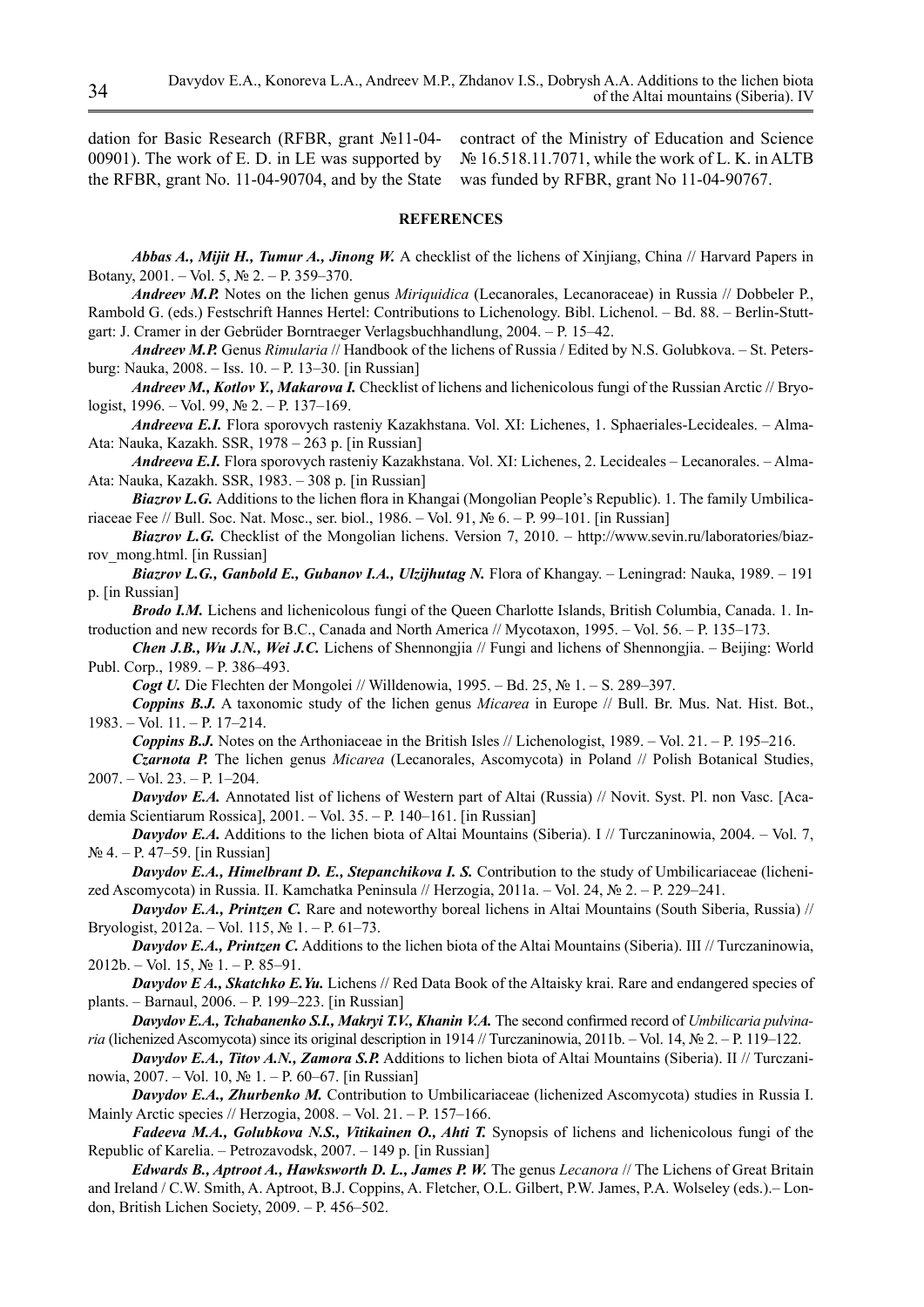*Foucard T.* Svenska scorplavar och svampar som vаxer pa dem. – Stockholm, 2001. – 392 p.

*Galloway D.J. Sticta* // Flora of Australia / P.M. McCarthy (ed.). – Vol. 58A, Lichens 3. – Melbourne, 2001. – P. 78–97.

*Golubkova N.S.* Conspect of lichen flora of Mongolian People's Republic. – Leningrad: Nauka, 1981. – 200 p. [in Russian]

*Golubkova N.S.* Lichens from the family Acarosporaceae in USSR. – Leningrad: Nauka, 1988. – 134 p. [in Russian]

*Golubkova N.S., Savicz V.P.* Umbilicariaceae // Handbook of the Lichens of the USSR / N.S. Golubkova, V.P. Savicz, H.H. Trass (eds.). – Iss. 5. – Leningrad: Nauka, 1978. – P. 89–136. [in Russian]

Handbook of the lichens of Russia / Edited by N.S. Golubkova. St.-Petersburg: Nauka, 1998. – Iss. 7. – 166 p.; 2003. – Iss. 8. – 277 p.; 2008. – Iss. 10. – 515 p. [in Russian]

*Hauck M., Javkhlan S.* Additions to the lichen flora of Mongolia: records from Khentey and Khangay // Willdenowia, 2006. – Vol. 36. – P. 895–912.

*Hertel H., Rambold G.* Zur Kenntnis Familie Rimulariaceae (Lecanorales) // Bibl. Lichenol., 1990. – Vol. 38. – P. 145–189.

*Kataeva O.A., Makarova I.I., Taran G.S., Tyurin V.N.* Lichens of Ob' River floodplain in the surroundings of Surgut city (Tyumen΄ region, Western Siberia) // Novit. Syst. Pl. non Vasc. [Academia Scientiarum Rossica], 2005. – Vol. 38. – P. 186–199. [in Russian]

*Kharpukhaeva Т.M., Urbanavichus G.P.* New and rare lichen species from Republic of Buryatia (Dzherginskii Nature Reserve) // Bot. Zhurn. [St. Petersburg], 2006. – Vol. 91, № 11. – P. 1744–1749. [in Russian]

*Kortschikov E.S.* Lichenes of Samara region // Vestnik of Samara State University. Natural Science series, 2006. – № 7 (47). – P. 95–107. [in Russian]

*Kuznetsova E., Ahti T., Himelbrant D.* Lichens and allied fungi of the Eastern Leningrad Region // Norrlinia, 2007. – Vol. 16. – P. 1–62.

Lichen flora of the Greater Sonoran desert region / Edited by T.H. Nash III, B.D. Ryan, P. Diederich, C. Gries, F. Bungartz. – Vol. 2. (most of the macrolichens, balance of the macrolichens, and the lichenicolous fungi). – Tempe,  $2004. - 724$  p.

*Makryi T.V.* To the lichen flora of the Stanovoye Nagorye Uplands (Baikalian Siberia). I. The epilithic lichens of the Kodar Range // Turczaninowia, 2002. – Vol. 1, № 5. – P. 47–67. [in Russian]

*Melekhin A.V.* Addition to the lichen biota of the Murmansk region // Proceedings of St. Petersburg State University. Series: Natural and Technical Sciences, 2011. – № 4 (117). – P. 19–20. [in Russian]

*Notov A.A., Himelbrant D.E., Urbanavichus G.P.* The list of lichens and allied fungi of Tver region. – Tver: Tver State Univ., 2011. – 124 p. [in Russian]

*Øvstedal D.O., Tønsberg T., Elvebakk A.* The lichen flora of Svalbard // Sommerfeltia, 2009. – Vol. 33. – 393 p.

*Paukov A.G., Mikhailova I.N.* Lichens of the «Samarovskiy Chugas» Nature Park (Western Siberia, Tyumen Region) // Novit. Syst. Pl. non Vasc. [Academia Scientiarum Rossica], 2011. – Vol. 45. – P. 202–212. [in Russian]

*Pino-Bodas R., Martín M.P., Burgaz A.R.* Insight into the *Cladonia convoluta* – *C. foliacea* (Cladoniaceae, Ascomycota) complex and related species, revealed through morphological, biochemical and phylogenetic analyses // Systematics and Biodiversity, 2010. – Vol. 8 (4). – P. 575–586.

*Poelt J.* Parasitische Arten der Flechtengattung *Rhizocarpon*: eine weitere Übersicht // Mitt. Bot. München, 1990. – Vol. 29. – P. 515–538.

*Poelt J., Grube M.* Beiträge zur Kenntnis der Flechtenflora des Himalaya. V. – Die Gattung *Protoparmelia* Choisy // Nova Hedwigia, 1992. – Bd. 55, № 3–4. – P. 381–395.

*Poelt J., Leuckert C.* Der Formenkreis von *Protoparmelia atriseda* (Lichenes, Lecanoraceae) in Europa // Nova Hedwigia, 1991. – Vol. 52, № 1–2. – P. 39–64.

*Rambold G., Triebel D.* The inter-Lecanoralen associations // Bibl. Lichenol., 1992. – Vol. 48. – 201 p.

*Santesson R., Moberg R., Nordin A., Tønsberg T., Vitikainen O.* Lichen-forming and lichenicolous fungi of Fennoscandia. – Museum of Evolution, Uppsala University, Uppsala, 2004. – 359 p.

*Sedelnikova N.V.* Lichens of Altai and Kuznetskoye nagorye. – Novosibirsk, 1990. – 175 p. [in Russian]

*Sedelnikova N.V., Taran G.S.* The main characteristics of the lichenoflora of the Elizarovskiy zakaznik (lower Ob' River) // Krylovia, 2000. – Vol. 2. – P. 46–53. [in Russian]

*Schubert R., Klement O.* Beitrag zur Flechtenflora der Mongolischen Volksrepublik // Feddes Repert., 1971. – Bd. 82. – S. 187–262.

*Sharapova M.G.* Ad lichenofloram regionis Transvolgensis nizhegorodensis // Novit. Syst. Pl. non Vasc. [Academia Scientiarum Rossica], 2001. – Vol. 34. – P. 206–212. [in Russian]

*Staiger B.* Die Flechtenfamilie Graphidaceae. Studien in Richtung einer naturlicheren Gliederung // Bibl. Lichenol., 2002. – Vol. 85. – 526 p.